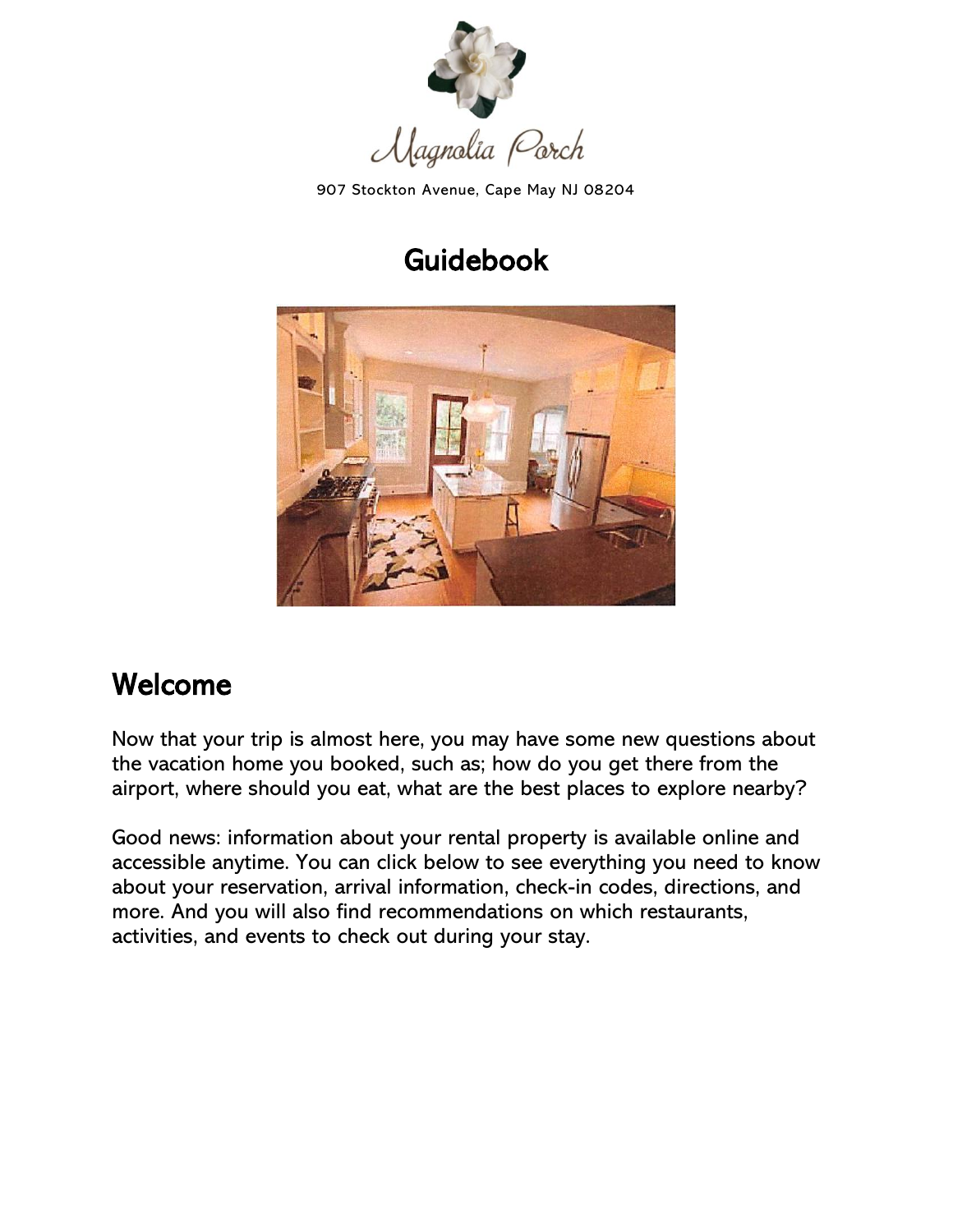### <span id="page-1-0"></span>**Table of Contents**

|                                                                                                                       | 2  |
|-----------------------------------------------------------------------------------------------------------------------|----|
|                                                                                                                       | 4  |
|                                                                                                                       | 5  |
|                                                                                                                       | 6  |
|                                                                                                                       | 6  |
|                                                                                                                       |    |
|                                                                                                                       |    |
|                                                                                                                       | 9  |
|                                                                                                                       | 9  |
|                                                                                                                       | 10 |
| <b>Contact Information contract in the contract of the contract of the contract of the contract of the contract o</b> | 10 |
|                                                                                                                       | 11 |
|                                                                                                                       | 11 |
|                                                                                                                       | 12 |
|                                                                                                                       | 13 |
|                                                                                                                       | 13 |
|                                                                                                                       | 13 |
| Kitchen ____________________                                                                                          | 14 |
| <u>Beach</u>                                                                                                          | 15 |
|                                                                                                                       | 16 |
|                                                                                                                       | 16 |
|                                                                                                                       | 16 |
|                                                                                                                       | 17 |
|                                                                                                                       | 17 |
|                                                                                                                       | 18 |
|                                                                                                                       | 19 |
|                                                                                                                       | 19 |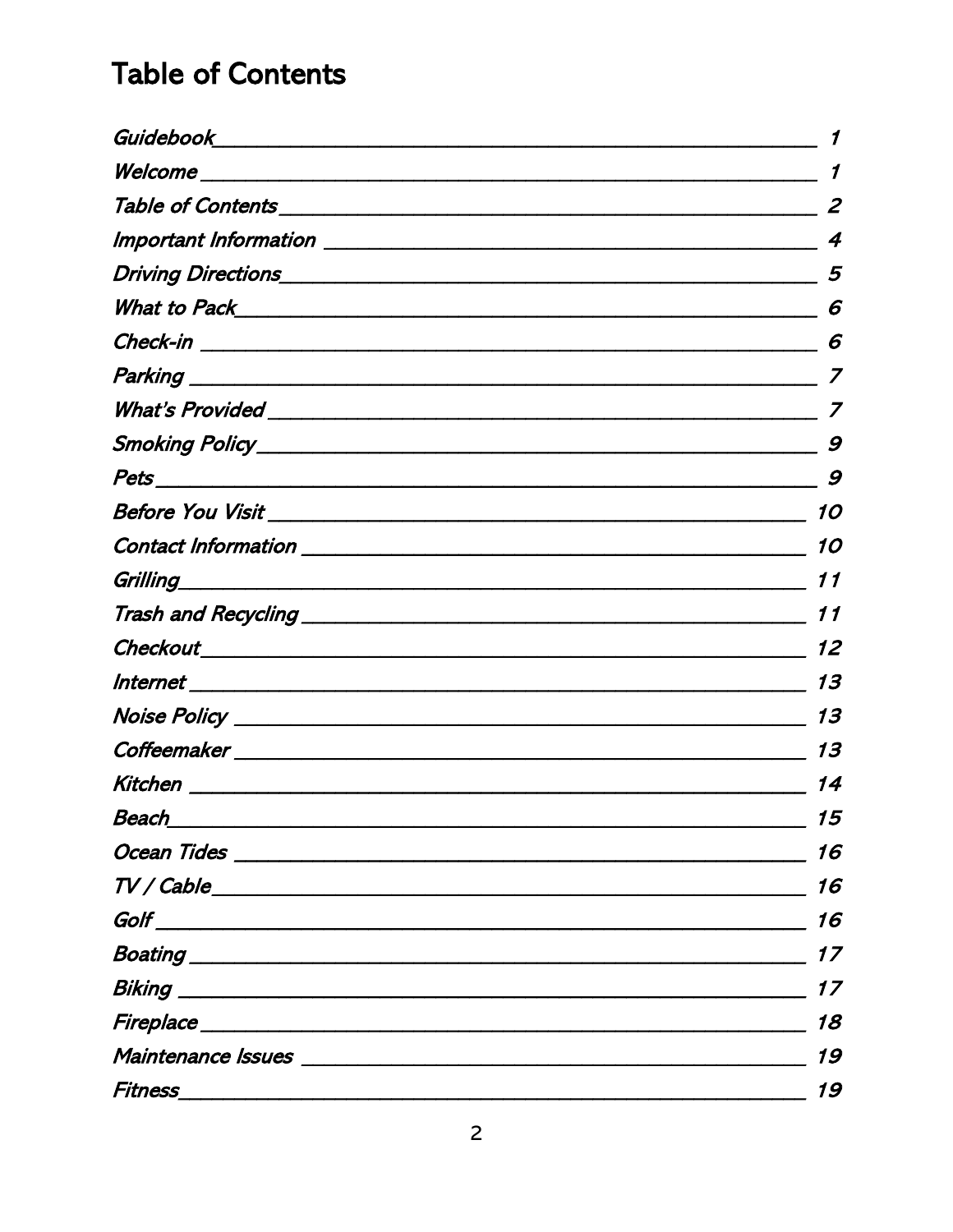| Home Telephone ________________                                                                                                                                                                                                     | 20 |
|-------------------------------------------------------------------------------------------------------------------------------------------------------------------------------------------------------------------------------------|----|
| Transportation ___________________                                                                                                                                                                                                  | 20 |
|                                                                                                                                                                                                                                     | 21 |
|                                                                                                                                                                                                                                     | 21 |
|                                                                                                                                                                                                                                     | 21 |
| <i>Fishing</i> Prime and the contract of the contract of the contract of the contract of the contract of the contract of the contract of the contract of the contract of the contract of the contract of the contract of the contra | 22 |
|                                                                                                                                                                                                                                     | 22 |
|                                                                                                                                                                                                                                     | 23 |
|                                                                                                                                                                                                                                     | 24 |
|                                                                                                                                                                                                                                     | 24 |
|                                                                                                                                                                                                                                     | 24 |
|                                                                                                                                                                                                                                     | 26 |
|                                                                                                                                                                                                                                     | 27 |
|                                                                                                                                                                                                                                     | 28 |
|                                                                                                                                                                                                                                     | 28 |
|                                                                                                                                                                                                                                     | 29 |
|                                                                                                                                                                                                                                     | 29 |
| Shopping____________________                                                                                                                                                                                                        | 29 |
|                                                                                                                                                                                                                                     | 30 |
|                                                                                                                                                                                                                                     | 30 |
| Thank You!                                                                                                                                                                                                                          | 31 |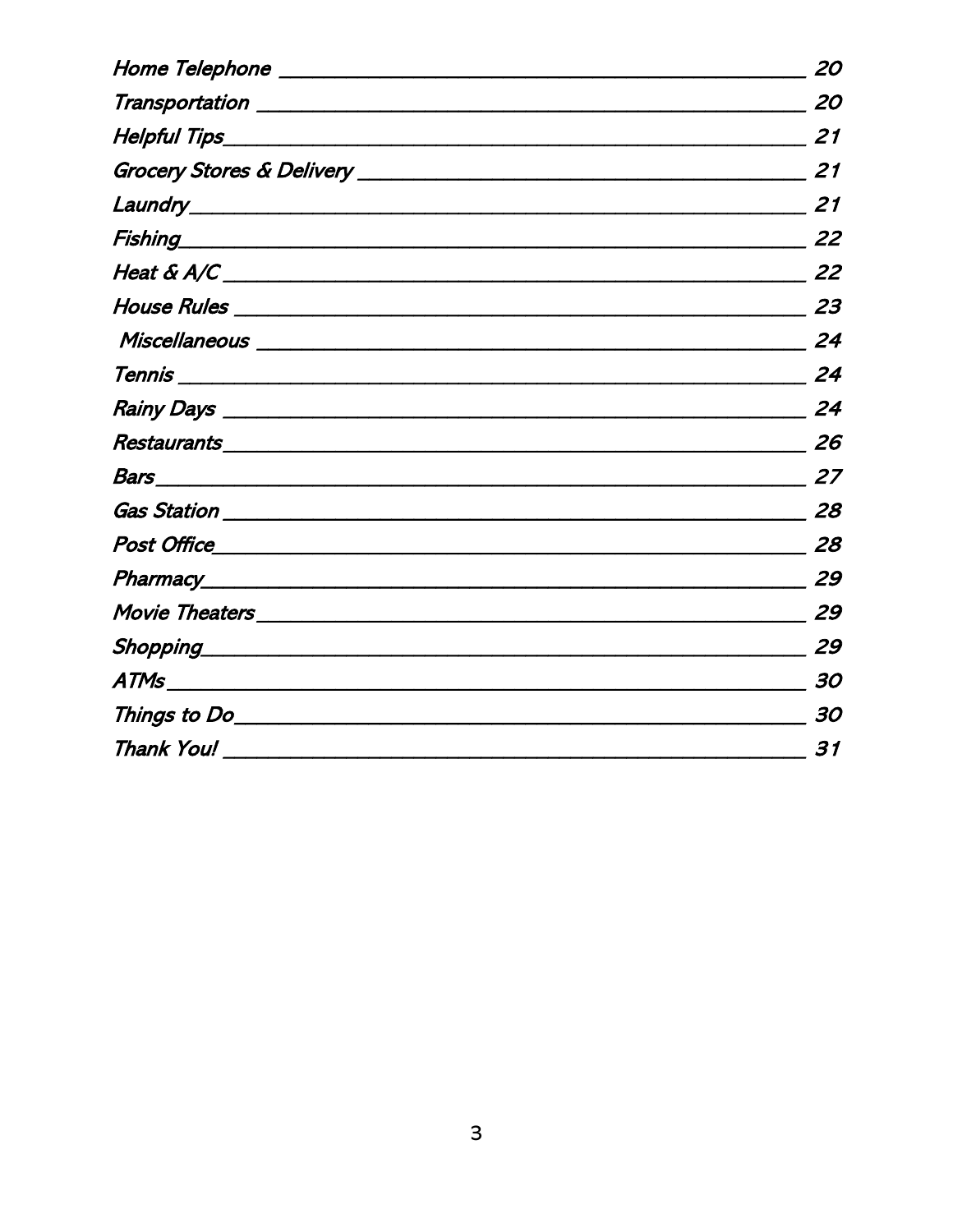<span id="page-3-0"></span>

In case of emergency: In case of emergency, dial 911

#### Cape May Regional Hospital:

| Phone number: (609) 463-2273 |                                                       |
|------------------------------|-------------------------------------------------------|
| Address:                     | 2 Stone Harbor Blyd<br>Cape May Court House, NJ 08210 |

#### AtlantiCare Urgent Care Cape May:

|          | Phone number: (609) 407-2273     |
|----------|----------------------------------|
| Address: | 900 NJ-109<br>Cape May, NJ 08204 |

Poison Control: (800) 222-1222

#### Non-emergency:

### Cape May Police Department:

| Phone number: | (609) 884-9500                          |
|---------------|-----------------------------------------|
| Address:      | 643 Washington St<br>Cape May, NJ 08204 |

#### Cape May Fire Station:

| Phone number: | (609) 884-9512 |
|---------------|----------------|
|---------------|----------------|

Address: 712 Franklin St Cape May, NJ 08204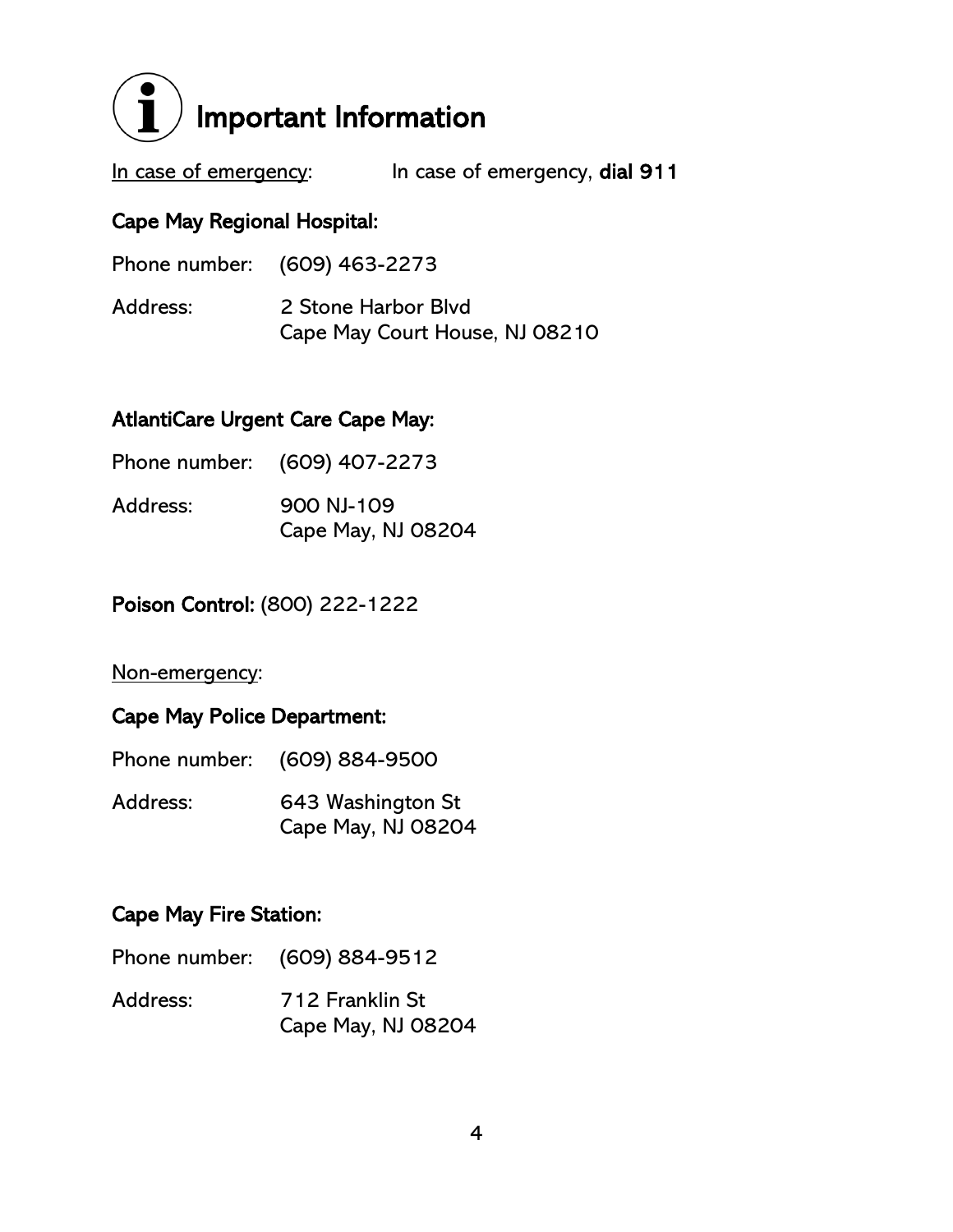<span id="page-4-0"></span>

Our address is 907 Stockton Avenue, Cape May, New Jersey 08204. We are located on Stockton Avenue between Queen and Jefferson Streets.

#### • From Philadelphia:

- o Take either the Walt Whitman Bridge or the Ben Franklin Bridge to I-676 South.
- o Follow the signs to RT-42 South and Atlantic City Expressway. Once on the Expressway, take Exit 7S to the Garden State Parkway until it ends.
- $\circ$  Go a bit past Exit O (zero) and follow the road to the left, over the small bridges onto the island of Cape May.
- From New York:
	- o Take either the Holland Tunnel, Lincoln Tunnel or George Washington Bridge to the New Jersey Turnpike South.
	- o From the Turnpike, take Exit 11 and continue to the Garden State Parkway until it ends.

#### • From Southern Points:

- o Take I-95 North to the Delaware Memorial Bridge and onto Route 40 East. Follow to Route 55 South.
- o Take to Route 47 South to the Garden State Parkway South until it ends.
- Cape May–Lewes Ferry:
	- o If coming from southern points, the Cape May–Lewes Ferry will take you from Lewes, Delaware to North Cape May. From North Cape May, you are only a five-minute drive into Cape May. There are shuttles on the Cape May side of the ferry terminal to take you into Cape May.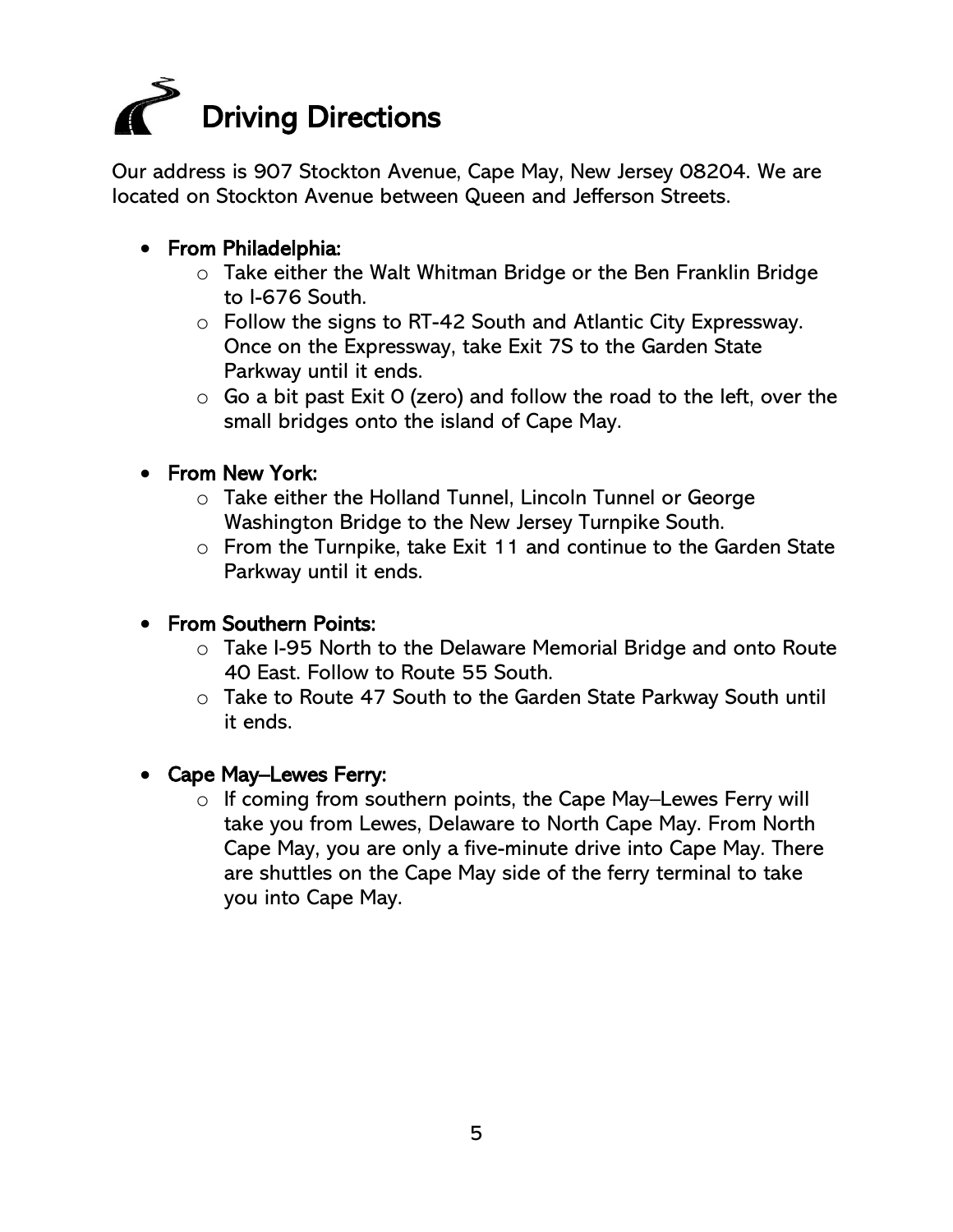<span id="page-5-0"></span>

Cape May is a casual place. You will feel comfortable most anywhere in shorts and comfortable clothing.

Bring good walking shoes since there are many beautiful places within walking distance that you'll want to explore.

And, of course, bring your bathing suit and flip flops for those beach days!

As far as household items go, you'll likely want to bring sheets and towels (bath, beach, and kitchen towels).

For sheets you'll need 2 kings, 3 queens, and 6 singles to completely outfit all of the beds. (Or, rent from [Linen Ladies](https://linenladies.com/) who will drop off and pick up.)

Other things you'll want to consider packing are beach chairs and bicycles (although you can rent these too!).

# <span id="page-5-1"></span>Check-in

Check-in is at 2 pm during the summer season. Please do not park in the driveway if you arrive earlier than 2 pm. We need the driveway for our cleaning crew. There is usually plenty of free street parking in front of the house on Saturdays.

During the summer months, we will provide a four-digit code for use at the kitchen door. This code will activate at your 2 pm check in time and will be yours alone to use for the week. We'll provide new access codes each week to our guests. Please do not attempt to access our home early. The cleaning crew needs access during turnover and the floors need to dry before each group enters.

The beach box key will be in the home in the foyer…on an orange key ring hanging by the mail slot. We'll also leave a house key there. The house key operates the front door. Please leave both keys there when you check out.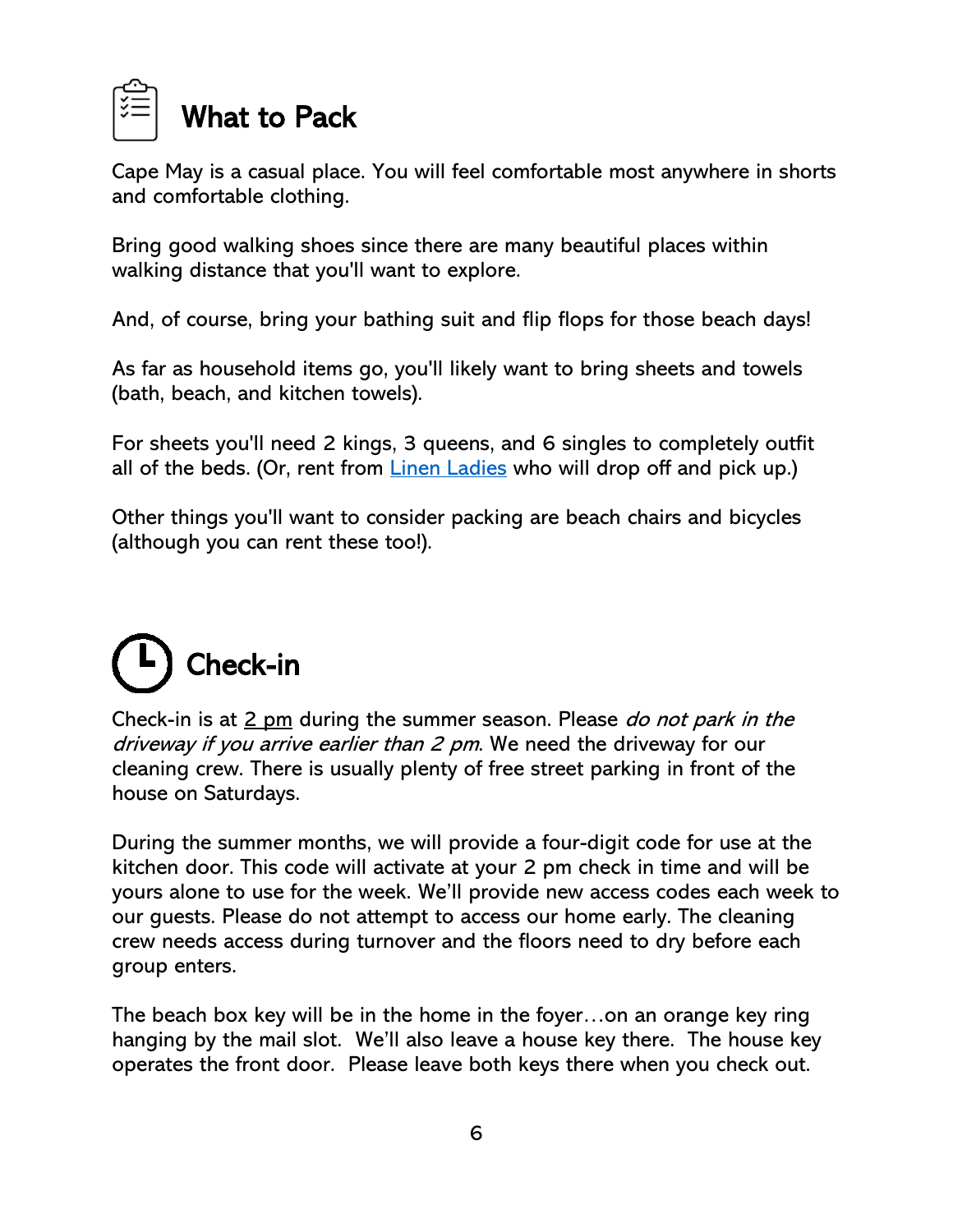<span id="page-6-0"></span>

There is lots of free street parking on this beautiful wide street. No parking meters on this block!

Also, there is parking for 4+ cars in our private driveway.

No parking in the backyard or lawn, please.

<span id="page-6-1"></span>

#### Beach Box:

During the summer months we provide, free of charge, the use of our beach box. Our beach box (lucky #7) is located at Jefferson Street beach entrance. We rent the box through [Gram's Beach Service](http://www.gramsbeachservice.com/home.html) and they are the dark green boxes. The key to the beach box can be found in the foyer on a bright orange key ring. The box is large enough to accommodate beach chairs and toys, so you do not have to haul them back and forth to the beach each day.

Please make sure to clear out the beach box at the end of your stay and return the key to the foyer for the next group.

#### Beach Umbrellas:

During the summer months we leave our two large beach umbrellas hanging behind our garage for your use There is a beach wagon there too. The wagon might make it easier for you to get the umbrellas to and from the beach.

Household Goods:

We also provide

- Dishwashing tablets
- Trash bags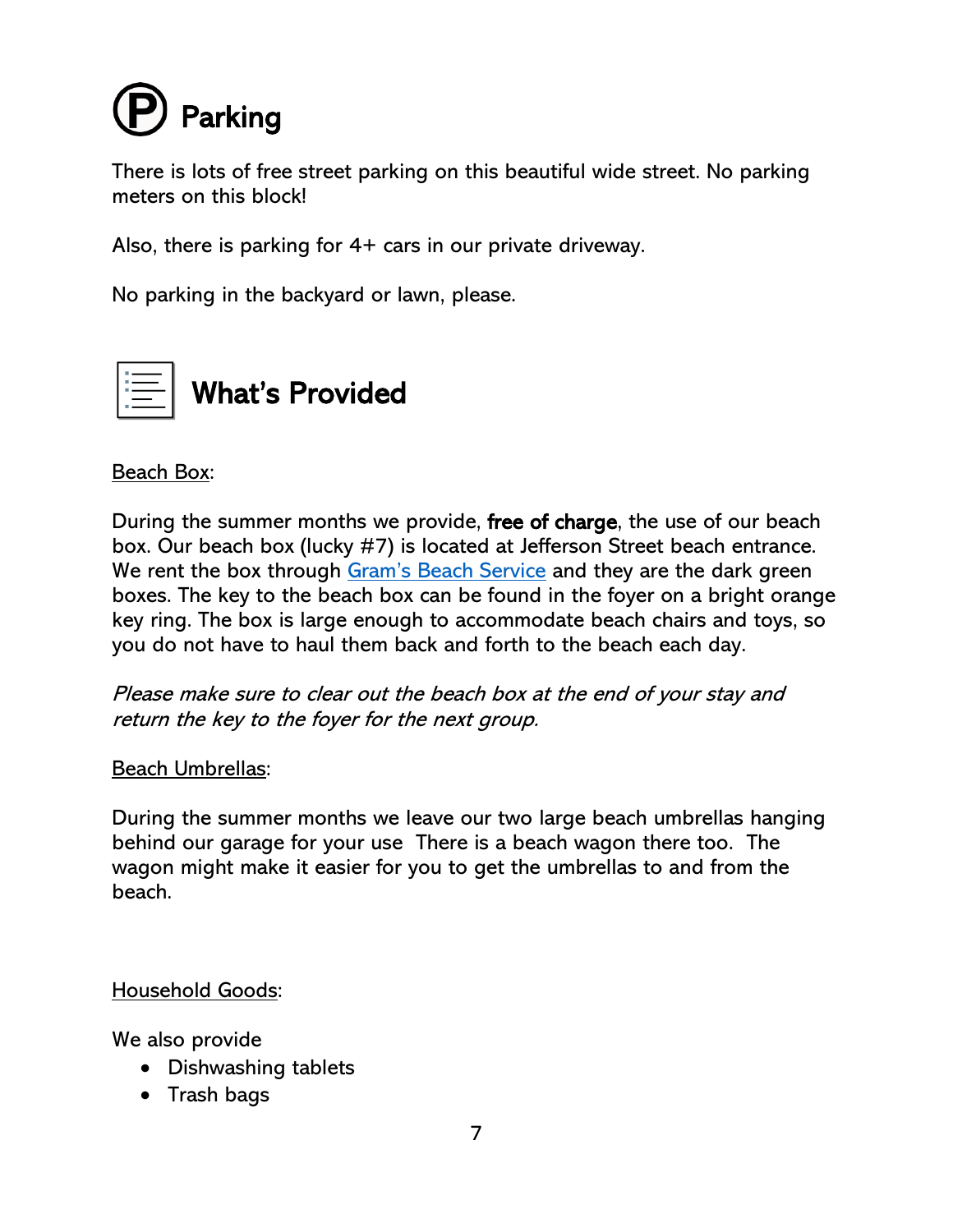- Liquid dish soap
- Paper towels (2 rolls)
- Toilet paper (1 additional roll for each bath)
- Coffee filters
- 3 new wrapped cleaning sponges
- Liquid hand soap in each bathroom
- Tissues in each bedroom and bath
- Plastic wrap, foil, and wax paper
- HE liquid detergent (Tide brand) for use in our High Efficiency clothes washer
- Cleaning supplies/disinfectant and air freshener in each bathroom under the sink

Clothes baskets, a huge clothesline, and clothespins can handle all of your after-beach drying.

Tealight candles are also provided as are candles on the outside dining table. Please use candles responsibly and please, please, *please* do not leave them unattended.

We provide waterproof mattress pads, quilts, pillows, and an extra blanket for each bed. Extra pillows and a fan are in each bedroom.

#### Kitchen and Grill Supplies:

Our large crab steamer and pots as well as an electric griddle and large (40 cup) coffee urn can help you with those big family-style meals.

Our kitchen and pantry are fully stocked with

- Bowls
- Baking sheets
- Roasters
- Frying pans of every size
- Pots
- Utensils and dishes of all types
- Graters
- Cutting Boards
- Pitchers
- Plastic Containers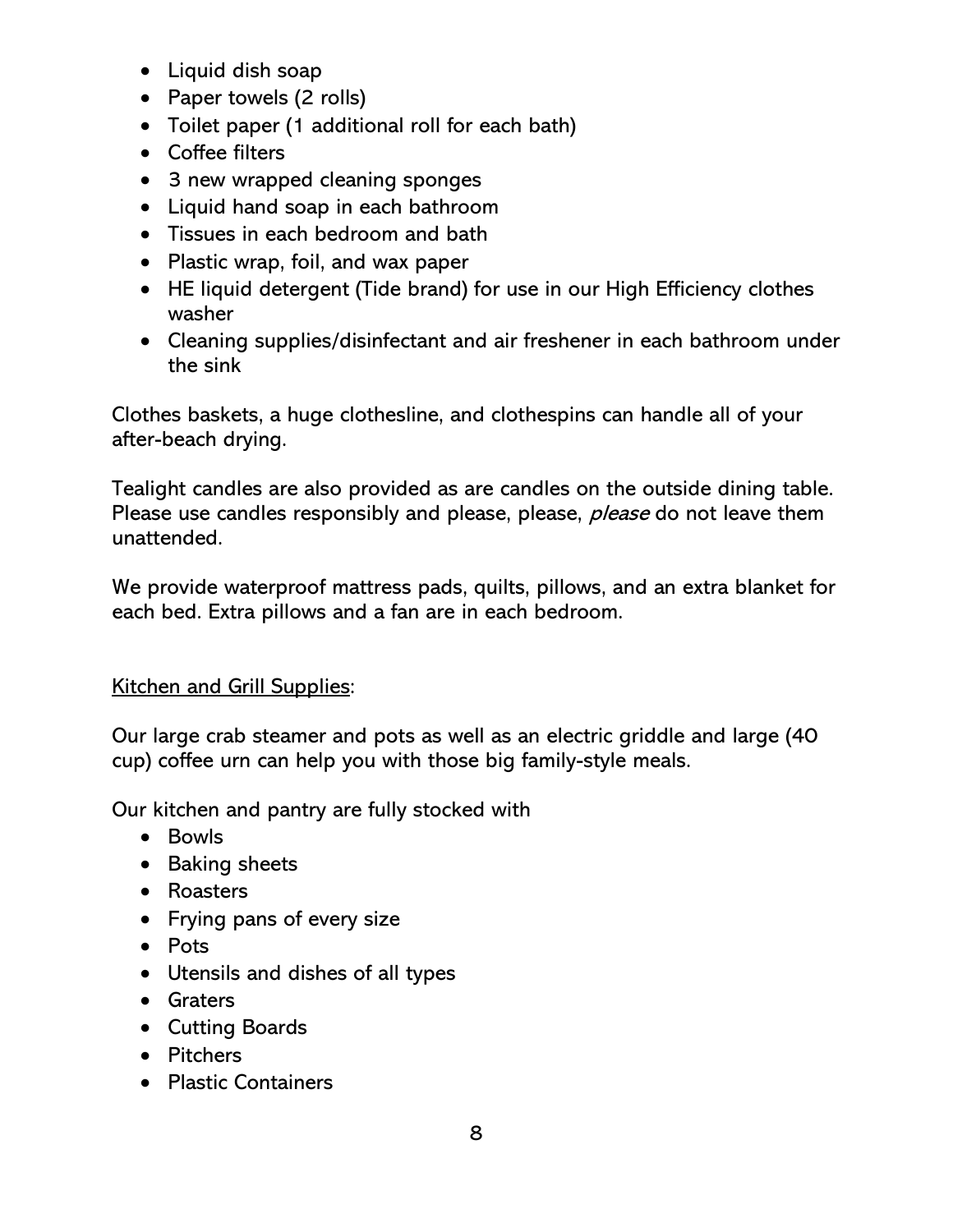- Glasses large and small
- Bar items (wine glasses, shot glasses, martini glasses, cocktail shaker, bar ware)
- Ice bucket
- Insulated tabletop drink bucket
- Coffee makers (large 40-cup and 2 regular 12-cup machines)
- Coffee grinder
- Bagel Slicer
- Electric griddle
- Crock pot
- Blender (with slicing attachment)
- And much more...

We provide extra propane for the gas grill and grilling equipment (spatula & tongs).

If you're not sure we'll have it, just email us and ask…we're happy to answer your questions.

<span id="page-8-0"></span>

Smoking is not permitted inside our home.

Please smoke only outside in the yard, or on the porch. Seashells are provided for ashtrays.

<span id="page-8-1"></span>

Pets are not permitted either inside or outside of our home under any circumstances. Please leave your pets at home.

No visiting pets are permitted for any length of time.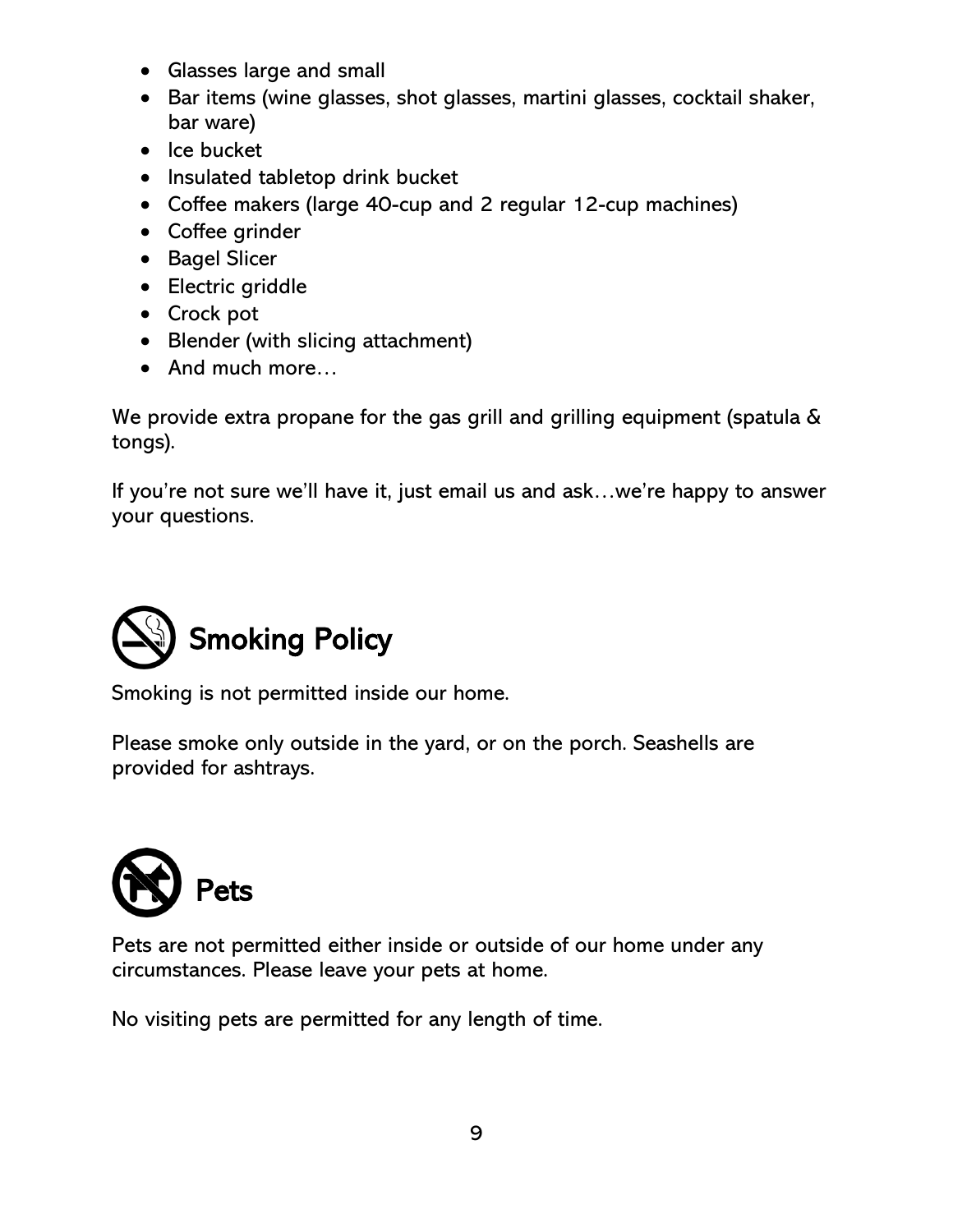Our Cape May neighbors will tell us about any pets on the property. If you bring your pet, we will ask you to remove the pet or pack up. Please do not put us on this position.

## <span id="page-9-0"></span>Before You Visit

You might want to visit these websites to find out what is going on around town when you are here:

<http://www.discovercapemaynj.com/>

<https://capemaymac.org/>

<https://capemayhistory.com/>

Some of our favorite things to do in town:

- Free evening concerts at the Rotary Bandstand at 8 pm every Wednesday and every Friday.
- Free movies on the beach every Thursday night beginning at 8:30 pm!
- Sunset flag lowering ceremony complete with Kate Smith singing "God Bless America" over the loudspeaker at Sunset Beach every evening in the summer. Drive toward the flashing red light at the end of Sunset Boulevard.

<span id="page-9-1"></span>

Please feel free to text or call us at any time with questions.

Ann's cellphone number: (610) 937-1061

Marc's cellphone number: (610) 937-0405

Email: [magnoliaporch@gmail.com](mailto:magnoliaporch@gmail.com)

We handle all routine and other maintenance issues ourselves.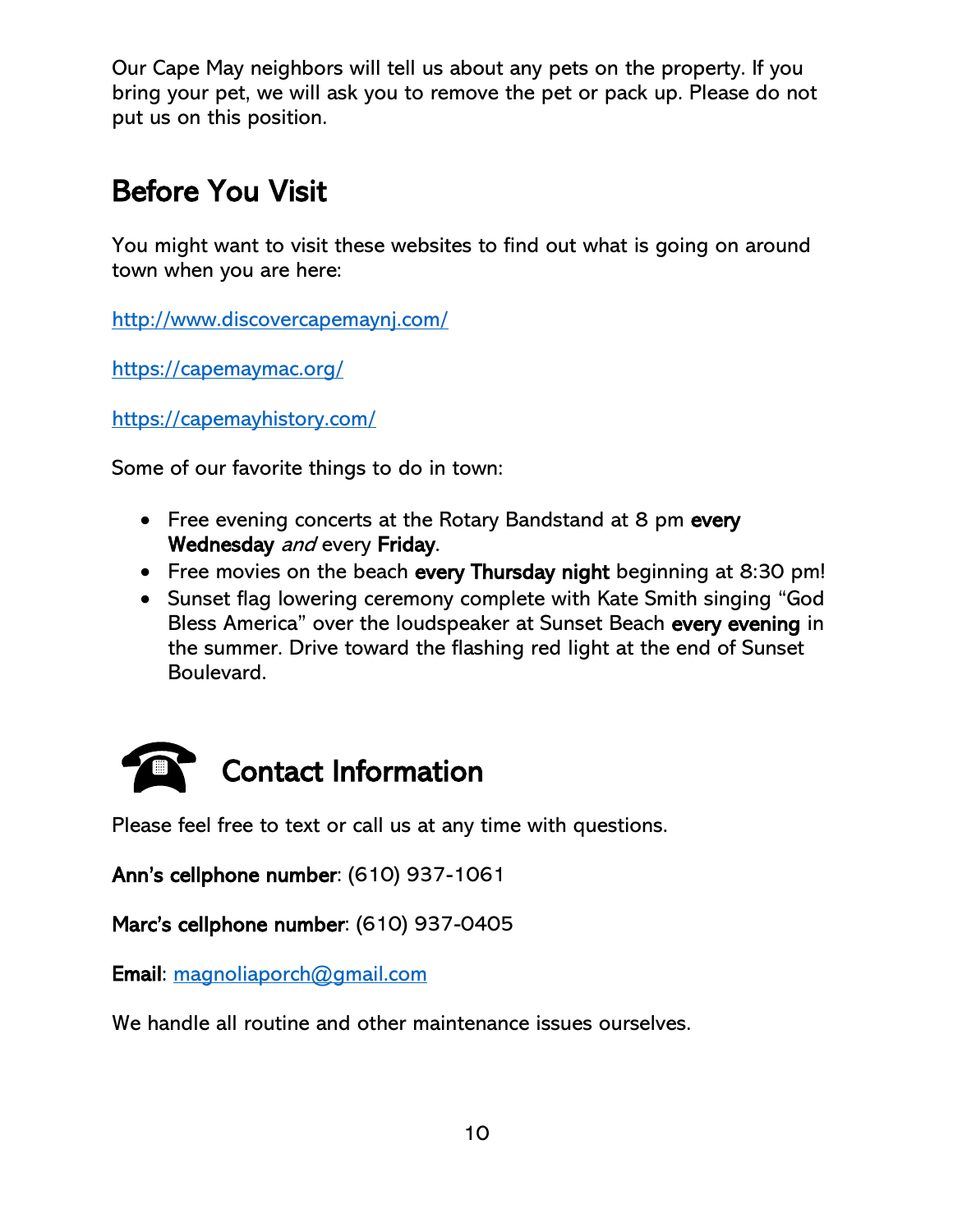<span id="page-10-0"></span>

We have a large grill in the yard with a side burner.

We provide propane tanks…one on the grill and two extras. Please turn off the tank at the source between uses so you do not run out.

# <span id="page-10-1"></span>Trash and Recycling

We have multiple cans located on the driveway side of the house to the right of the garage.

#### Recycling:

All recycling must be removed from the white plastic bags before it goes into the blue cans! Please, please do not put white plastic bags into the blue bins. The City of Cape May will not pick up the recycling if you include the white bags…this creates a huge problem for us and it will back up our recycling for the next family. Simply empty your recycling directly into the blue bins and discard the white trash bags into the trash bins.

Please take out ONLY the Blue Recycling cans on Monday night. If you have more than our recycling cans can hold, that's fine—just bag it up and put it out *next to* the Blue cans but please don't block the sidewalk. The City of Cape May picks up all recycling from the curb early on Tuesday. Please return the cans to the side of the garage after pickup.

#### Trash:

Our private trash service comes into the yard on Wednesday afternoon/evening to take the trash cans to the curb for Thursday morning pick up. Please try to empty the kitchen cans before the cans go out so it doesn't get too smelly. The trash service will return the cans to the side of the garage Thursday after they're emptied.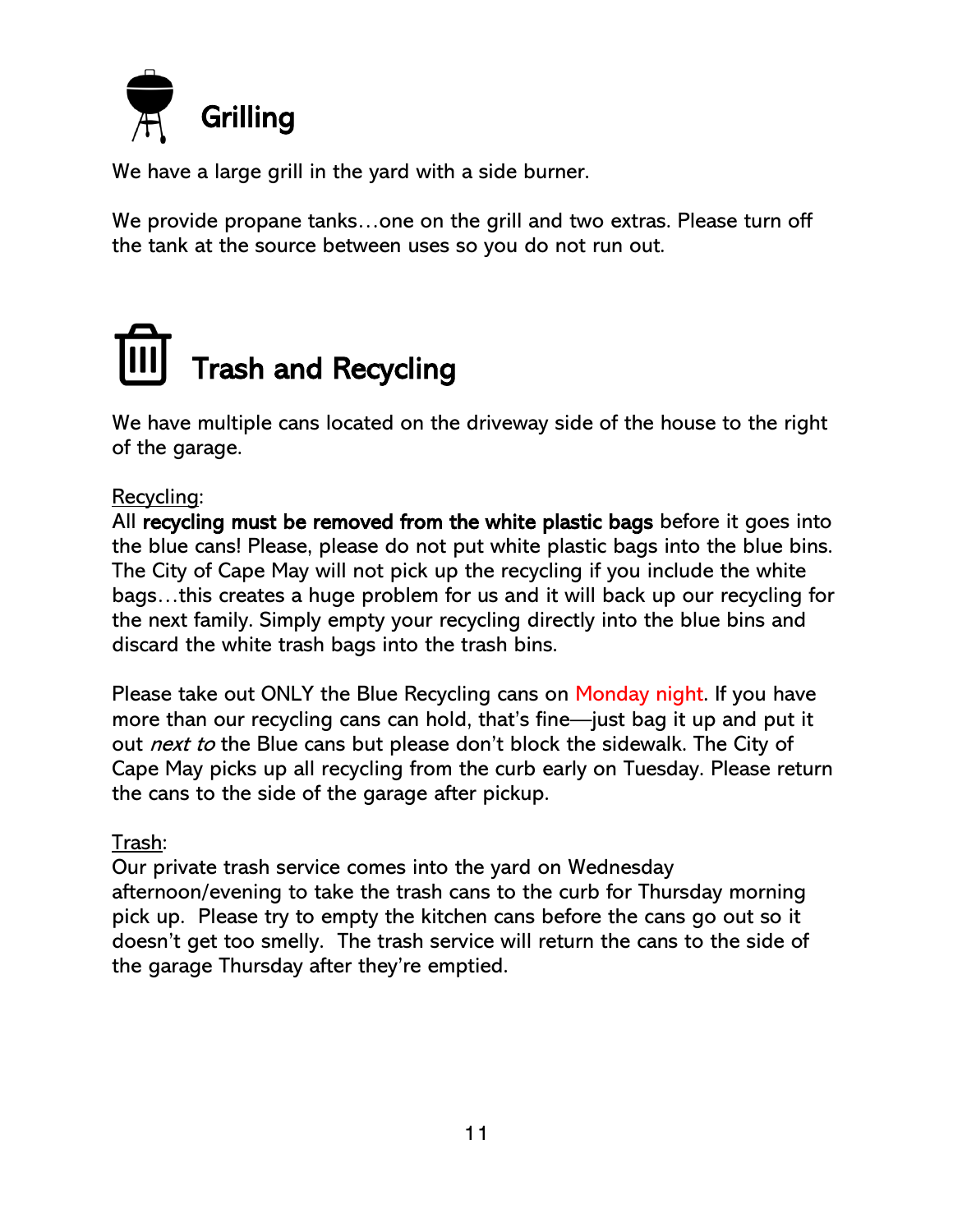<span id="page-11-0"></span>

Please return our home to us the way you found it.

#### Beds:

The beds should be made with the comforters and the pillows placed neatly back on the beds the way you find them.

If you rented sheets from Linen Ladies, please note that they will not strip the beds and you must strip their sheets (according to their instructions).

#### Cleaning:

The cleaning fee does not cover the remaking of beds, washing of dishes, or straightening of cabinets.

- Dishes: Please do not leave dishes in any of the sinks or in the drainboards or dishwashers. The cleaning or putting away of dishes will incur additional fees. The dishwasher in the pantry has an "Express/Quick Wash" option that will wash dishes in about 30 minutes. Use this option and your breakfast dishes will be finished in a flash and you will have time to empty the dishwasher before you leave.
- Refrigerators/Food: Both refrigerators should be empty when you leave. Do not leave opened or unopened food or beverages. And please, please do not leave sugar in the sugar bowl…the ants are always a problem at shore towns. Anything that is left (even unopened food) will be discarded.
- Trash: The trash should be brought to the outside cans when you leave.
- Beach Box: Please also make sure that you have cleared out the beach box and that you leave the orange keyring hanging in the foyer for the next group.

#### Keys:

The housekey and the beach box key need to be hung in foyer where you found them.

Please be on time when checking out; our cleaning staff arrives promptly at 10 am and will need to park in the driveway. Saturdays are very busy days for cleaning staff in Cape May. We are sorry but we are not able to accommodate late checkouts.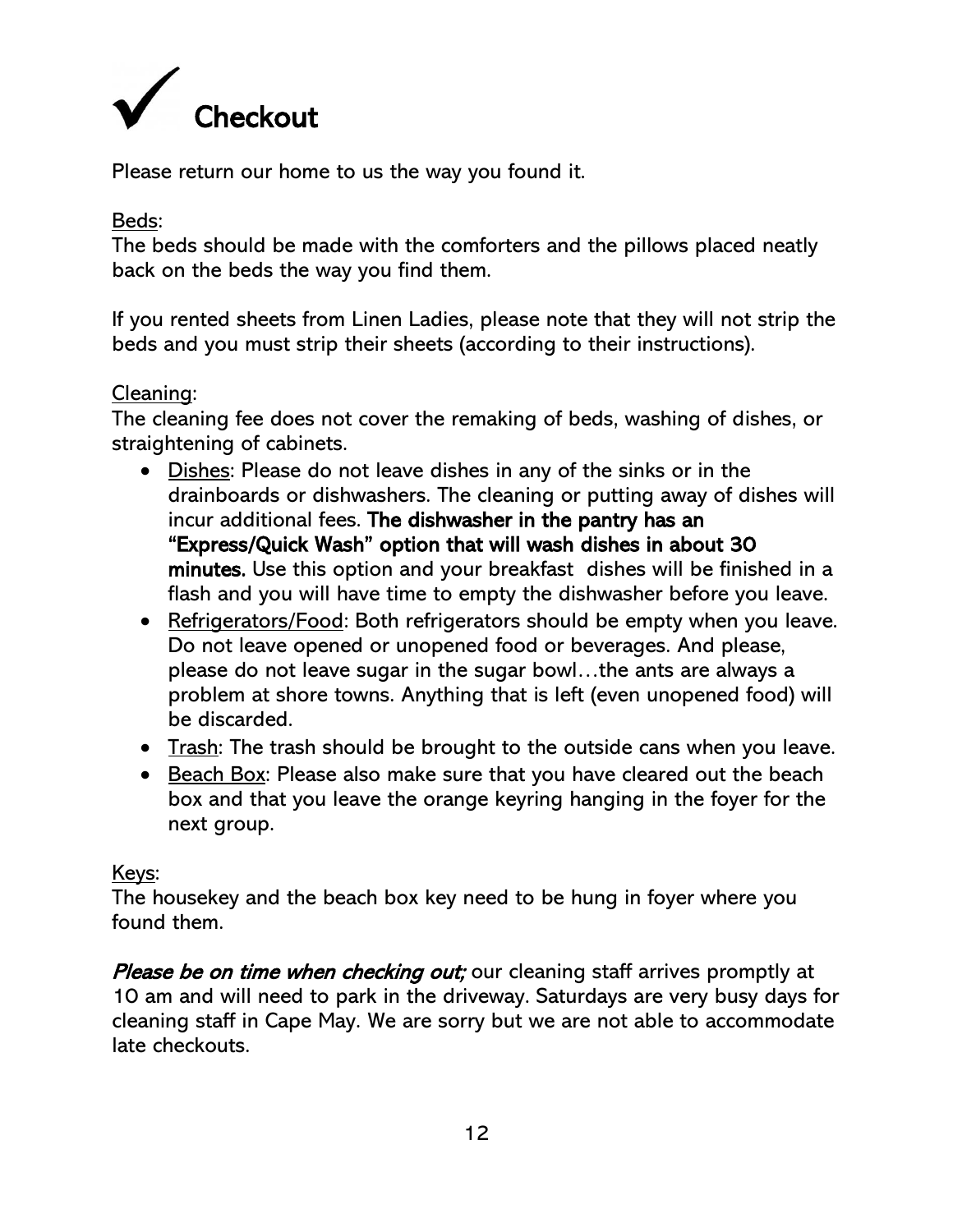<span id="page-12-0"></span>

Our password protected WiFi is accessible throughout the house and on the porch.

Our WiFi's name is Magnoliaporch and the password is listed on laminated cards throughout the house. You should have no trouble finding the cards when you arrive.

Should you prefer not to use the internet wirelessly, you may use the cord provided to plug your laptop directly into our internet box. The cord is located in the living room's TV cabinet.

<span id="page-12-1"></span>

The City of Cape May has a noise ordinance.

Weeknights: 10 pm – 7 am Weekends: 11 pm – 9 am Please take care to respect our neighbors' rights during the evening hours.

<span id="page-12-2"></span>

We have a twelve-cup programmable drip coffeemaker and coffee grinder. Coffee filters are provided.

We also have a 40-cup coffee urn for those bigger breakfasts. This bigger urn is located in the upper cabinet to the left of the stove.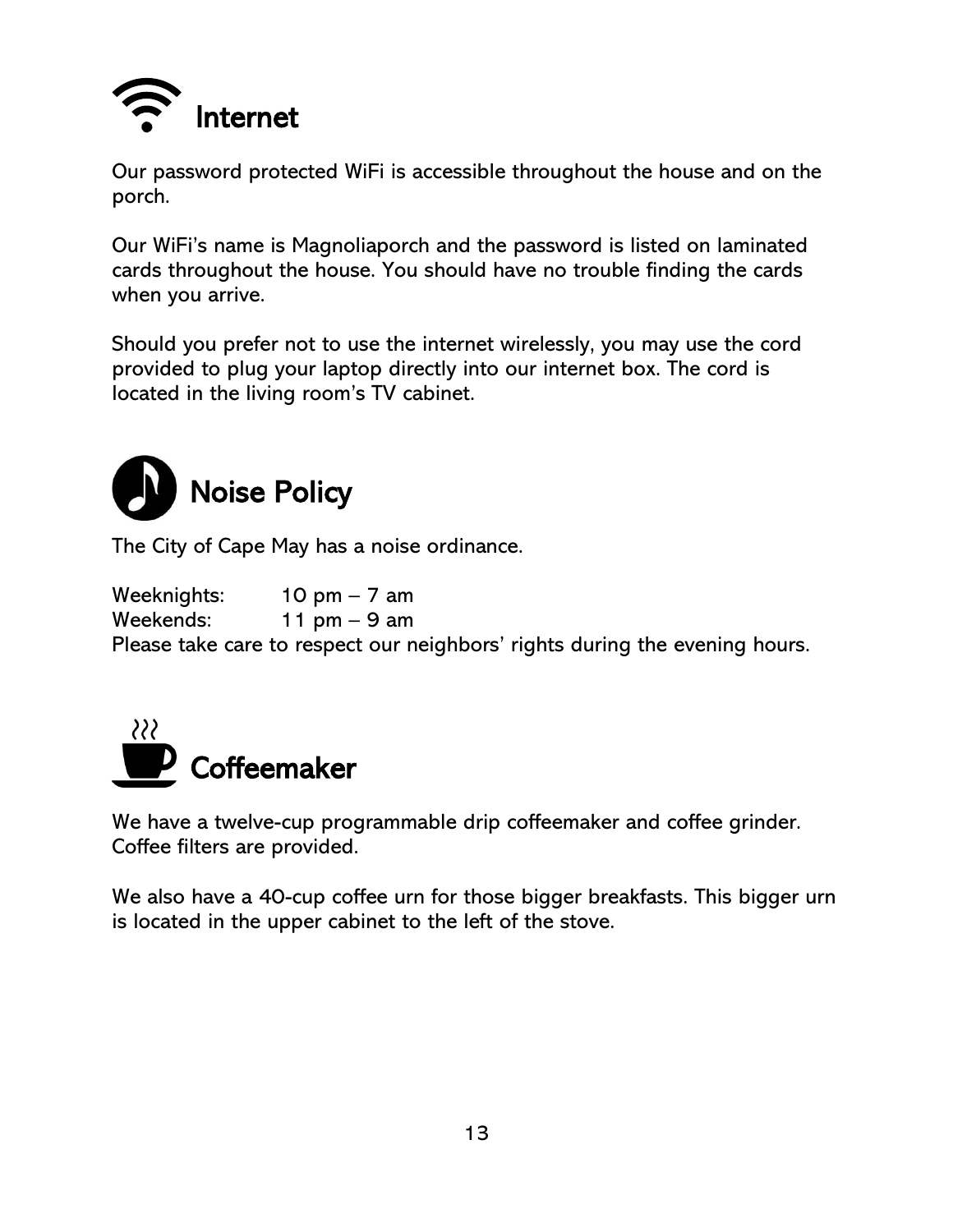# <span id="page-13-0"></span>Kitchen

Our new kitchen was added onto our home in 2015. Everything is new and we would like to ask you to help us keep it looking good for many years to come. Please see our [website](https://magnoliaporch.com/) or [Cape May Rentals listing](https://www.capemayrentals.com/properties/907-stockton-ave/) for a description of this lovely space.

To clean the stovetop, use the non-scratch pink plastic sponge and Dawn foaming detergent or other stovetop cleaner located under the sink on the island. Please do not use abrasives or scouring pads on the top of the stove!

Please use cutting boards when chopping on our granite countertops. Cutting boards are located in the third drawer next to the dishwasher. Also, never cut citrus (including tomatoes) directly on the granite countertops as the acids in citrus will etch the surface and remove the sealants. We would like them to be looking good for many years to come.

The wooden top in the Pantry space is only protected by a few layers of varnish and should be used only as a decorative serving buffet. It is not heat resistant and is not a cutting board. Please take care to use cutting boards and cork rounds to protect this unique piece of salvaged custom furniture.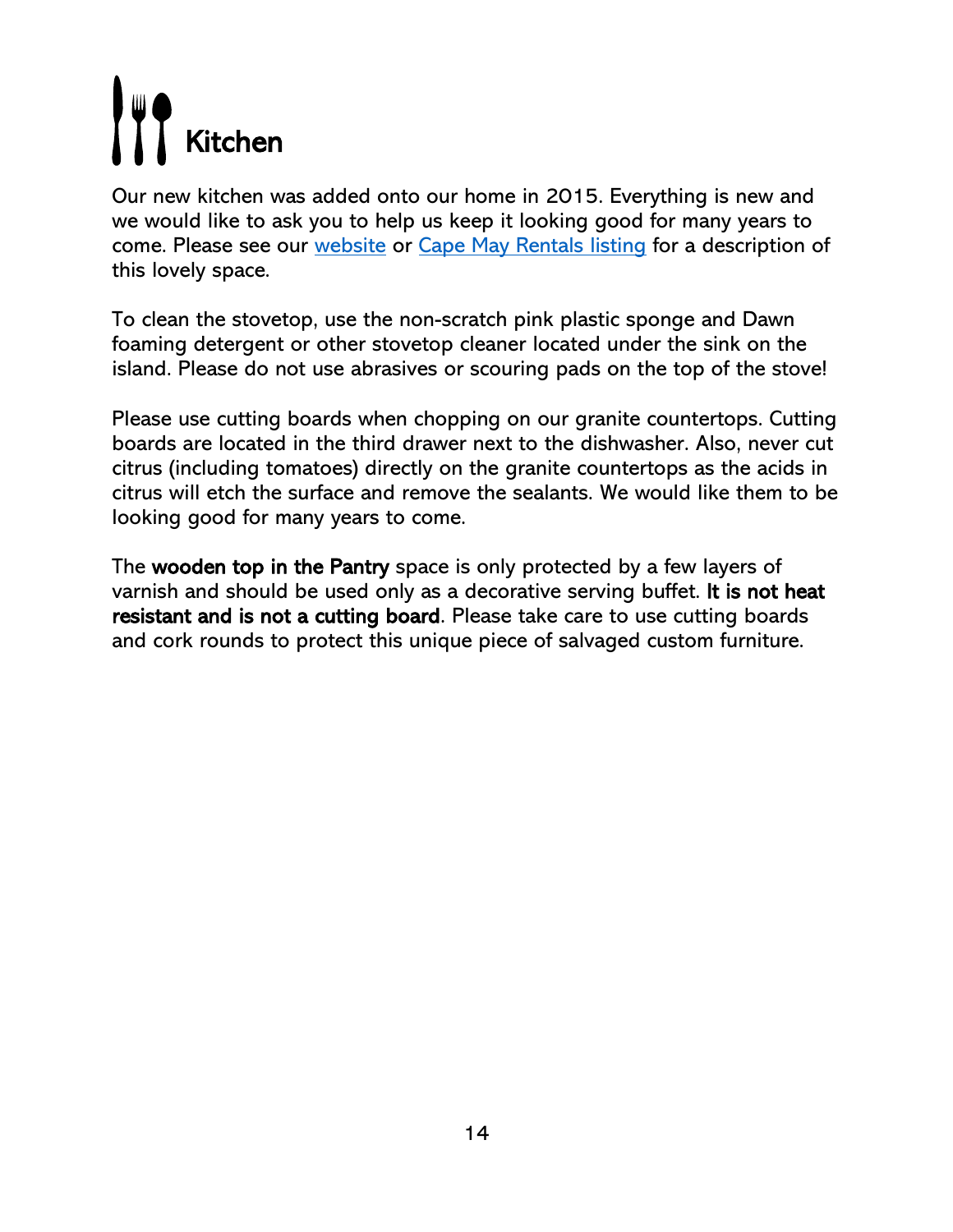# <span id="page-14-0"></span>Beach

We use Jefferson Street Beach since that is where our beach box (dark green boxes #7) is located. Use of the beach box is also free to our guests during the summer season; we keep the key in the foyer. Just don't forget to clean out the box at the end of your stay and leave the key for the next group.

The 2.3 mile stretch of beautiful white sand beaches of Cape May are only one short block away. These are guarded beaches with 27 safe easy entrance access points, many with ramps. Jefferson Street Beach has an easy access ramp. An arcade, and pizza & sandwich shops, and other concessions are only a quick trip (3 blocks) down the promenade from the Jefferson Street beach. Our beachside promenade is a wonderfully maintained macadam surface with plenty of public restrooms, rinsing stations, and water fountains for your comfort.

You will need beach tags for anyone over 12 years old in the summer months, but tags can be purchased at all of the beach entrances. Weekly (Saturday–Saturday) or Seasonal are available for purchase. FREE beach tags for active military & their immediate family and for veterans with proper identification (discharge papers). Inquire at Beach Tag Office (704 Beach Ave) and complete a Beach Tag form for military tags.

Surf chairs are available at any time of the year free of charge from the Beach Patrol. These large PVC beach chairs are ideal for use by older folks or anyone who is not able to easily navigate the sand. You can call to reserve in advance (609) 884-9520.

Surfing is permitted on all unguarded beaches at any time, and on a guarded beach at Queen Street which is only one block from our home.

Paddle boarding is permitted on all unguarded beaches at any time, and on guarded beaches except from 9:30 am – 5:30 pm. A 25-foot launch and landing area is designated for paddleboards at the Third Avenue Beach and at Poverty Beach for accessing the water outside of the bathing & surfing zones.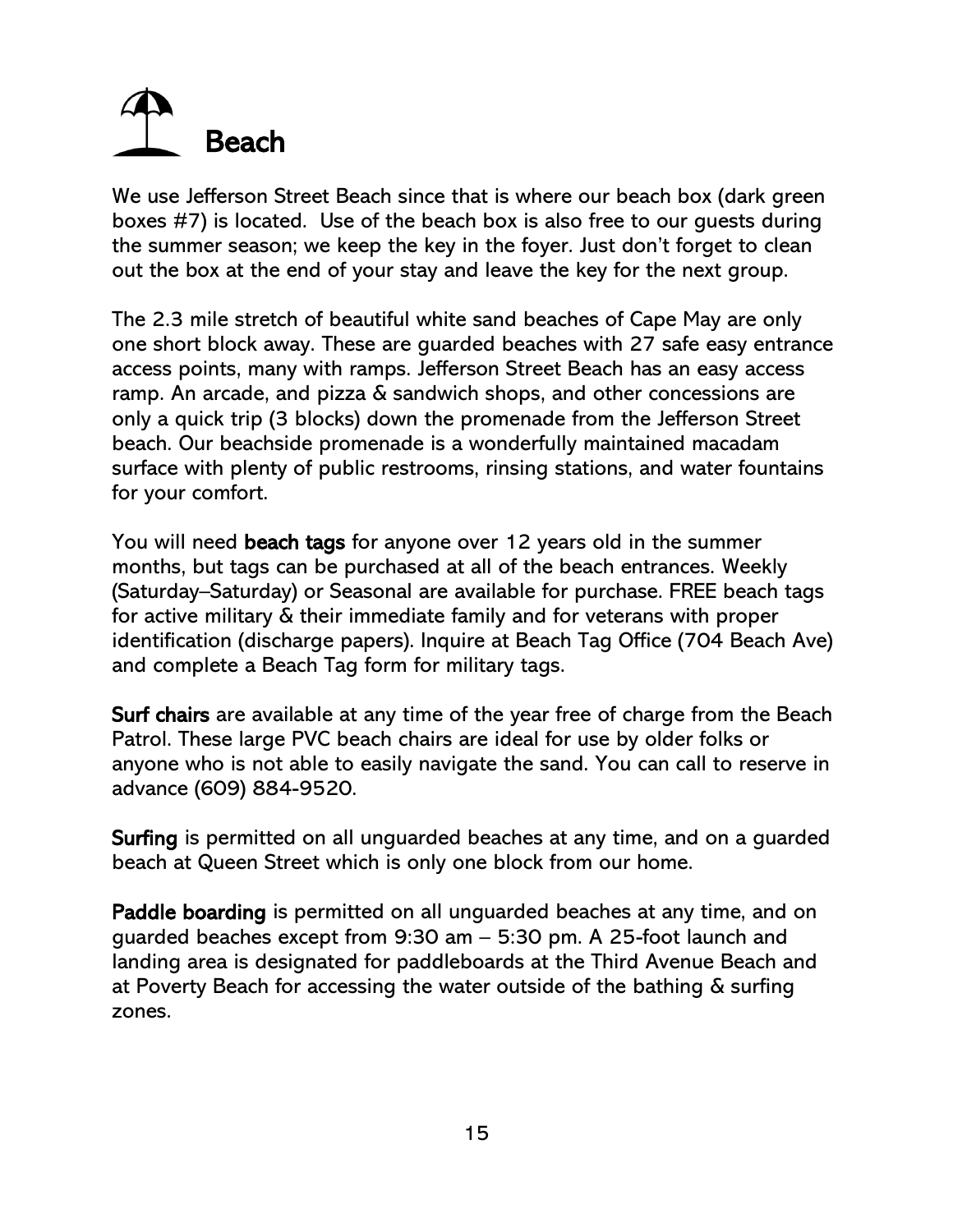<span id="page-15-0"></span>

Lifeguards protect the beautiful white sand beaches of Cape May during the summer months. The beach patrol posts the tide charts at their headquarters on the promenade.

The beach is only one block away. Access the beach at either Jefferson Street (where our beach box is located) or at Queen Street.

<span id="page-15-1"></span>

We subscribe to an upgraded Comcast cable package with sports channels.

There are two large 55 inch Hi-Definition Smart TVs in the home…one in the living room and one in the den.

Two first floor bedrooms (the King room and the Queen room) have TVs, and one upstairs bedroom (the King room) has a TV. All are 'Smart', flat screen, and hi-definition.

<span id="page-15-2"></span>

There are many area golf courses.

[Cape May National](https://www.cmngc.com/) is only five miles away.

[Cape May Par 3 & Driving Range](https://www.capemaypar3.com/) is about nine miles away.

And there are many miniature golf venues within walking distance of the Magnolia Porch.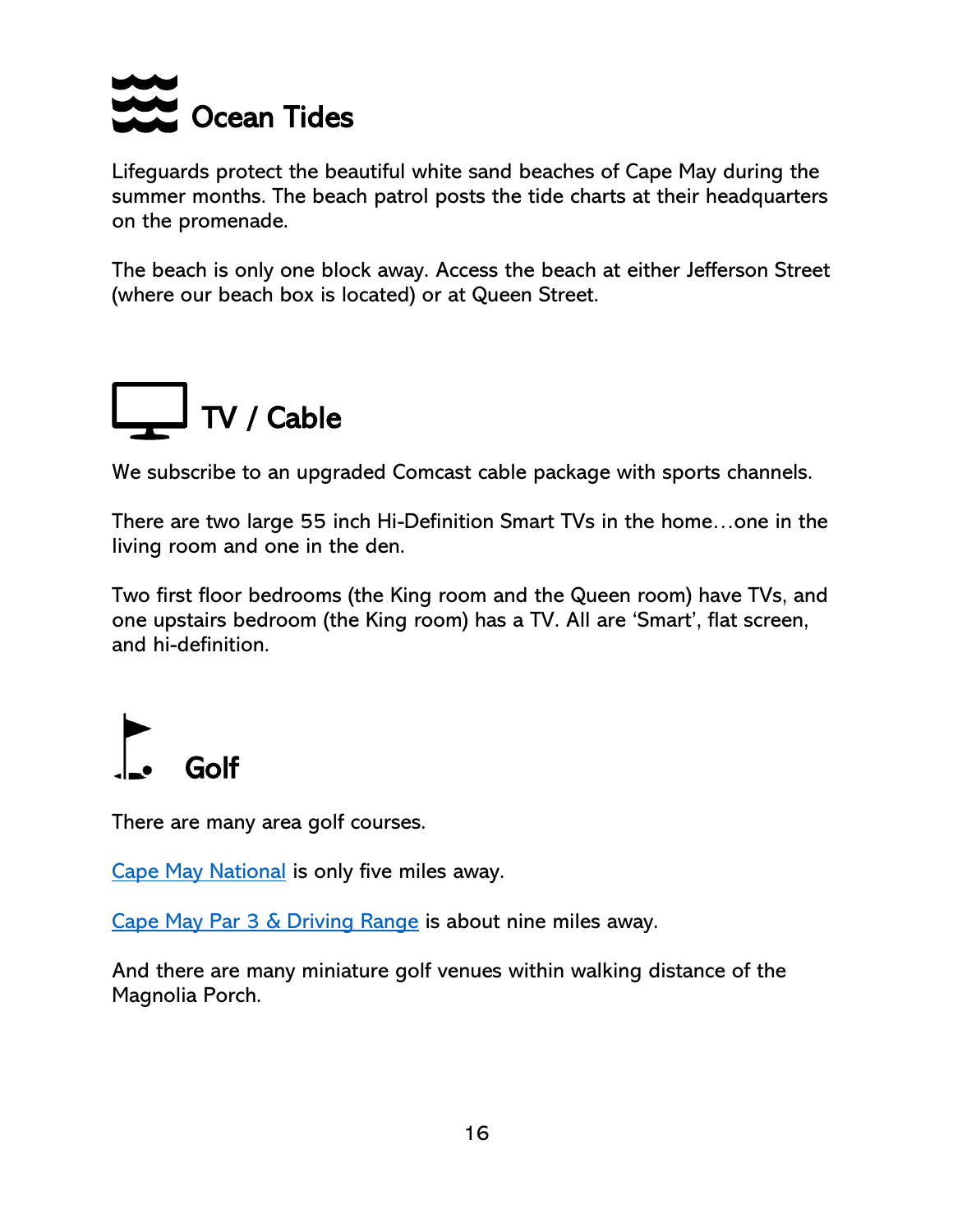<span id="page-16-0"></span>

Cape May has lots of marinas and offers many options for renting a boat; launching your own; or just booking an excursion…here are a few:

[Cape May Bait & Tackle;](https://capemaybaitandtackle.com/) 719 Broadway, West Cape May Phone number: (609) 898-6001

[Cape May Whale Watch & Research Center;](https://capemaywhalewatch.com/) 1231 Route 109 South Jersey Marina, Cape May Phone number: (609) 898-0055

Cape May Whale Watcher [Miss Chris Marina;](http://www.misschrismarina.com/whale-dolphin-watching.php) 1218 Wilson Drive, Cape May Phone number: (609) 884-5445

[East Coast Parasail;](https://www.eastcoastwatersportsnj.com/) 1121 Route 109, Cape May Phone number: (609) 898-8359

[Harbor View](http://www.harborviewcapemay.com/) Marina; 954 Ocean Drive, Cape May Phone number: (609) 884-5444

For Catamaran and sailboat launching: [Corinthian Yacht Club of Cape May;](https://www.cyccm.com/) 1819 Delaware Avenue, Cape May Phone number: (609) 884-8000

<span id="page-16-1"></span>

Biking is permitted on the Promenade (May 15–Sept. 15) from 6–10 am. Bikes are a wonderful way to travel Cape May…just around town or to more ambitious spots like the lighthouse or Higbee Beach.

Bring your bikes and park them in the two bike racks in our yard! Bike and surrey rentals are available and plentiful in Cape May. Bikes can be rented for the hour, the day, or the week. The closest bike rental location is only three blocks away at Beach & Howard Streets.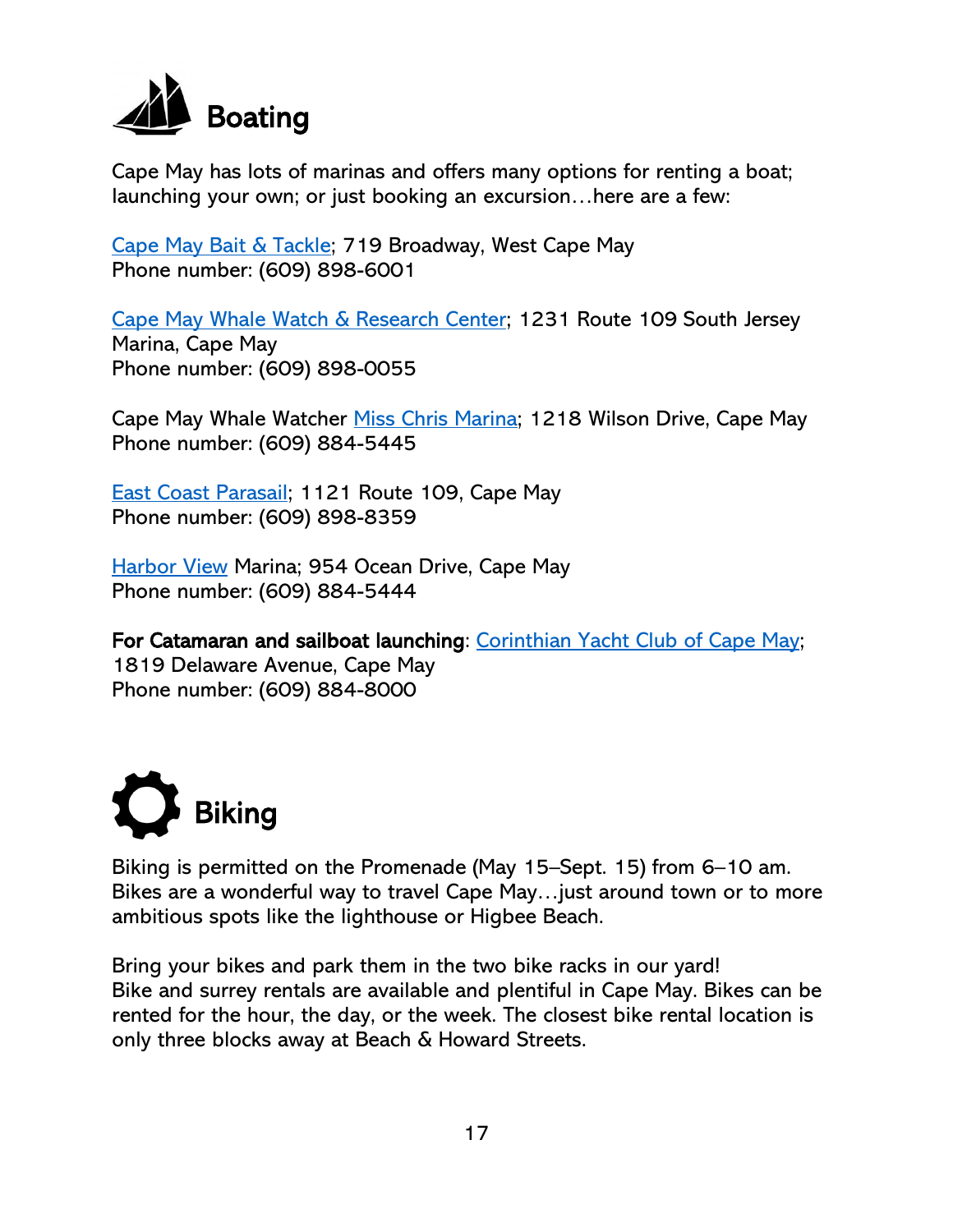Surrey rides are a fun way for families to take in the sites in beautiful Cape May. These surreys can be rented only a few short blocks away and you will often see them cruising by our porch. They especially like our street because it is so wide and has less traffic than Beach Ave.

#### Bike & Surrey Rentals:

[Cape Island Bike Rentals](http://capeislandbikeandbeachrentals.com/CapeIslandBikeAndBeachRentals.com/Welcome.html) 727 Beach Ave. (609) 884-8011

[Shields' Bike Rentals](https://shieldsbikerental.com/) 11 Gurney Street (609) 898-1818

[Village Bicycle Shop](http://www.villagebikescapemay.com/index.html) 605 Lafayette Street (609) 884-8500

<span id="page-17-0"></span>

The remote-controlled gas fireplace is available for use only in the months of September through March.

The remote is located on the fireplace mantle during the fall and winter months only. Press and hold to operate. Please do not leave the fireplace unattended for any length of time.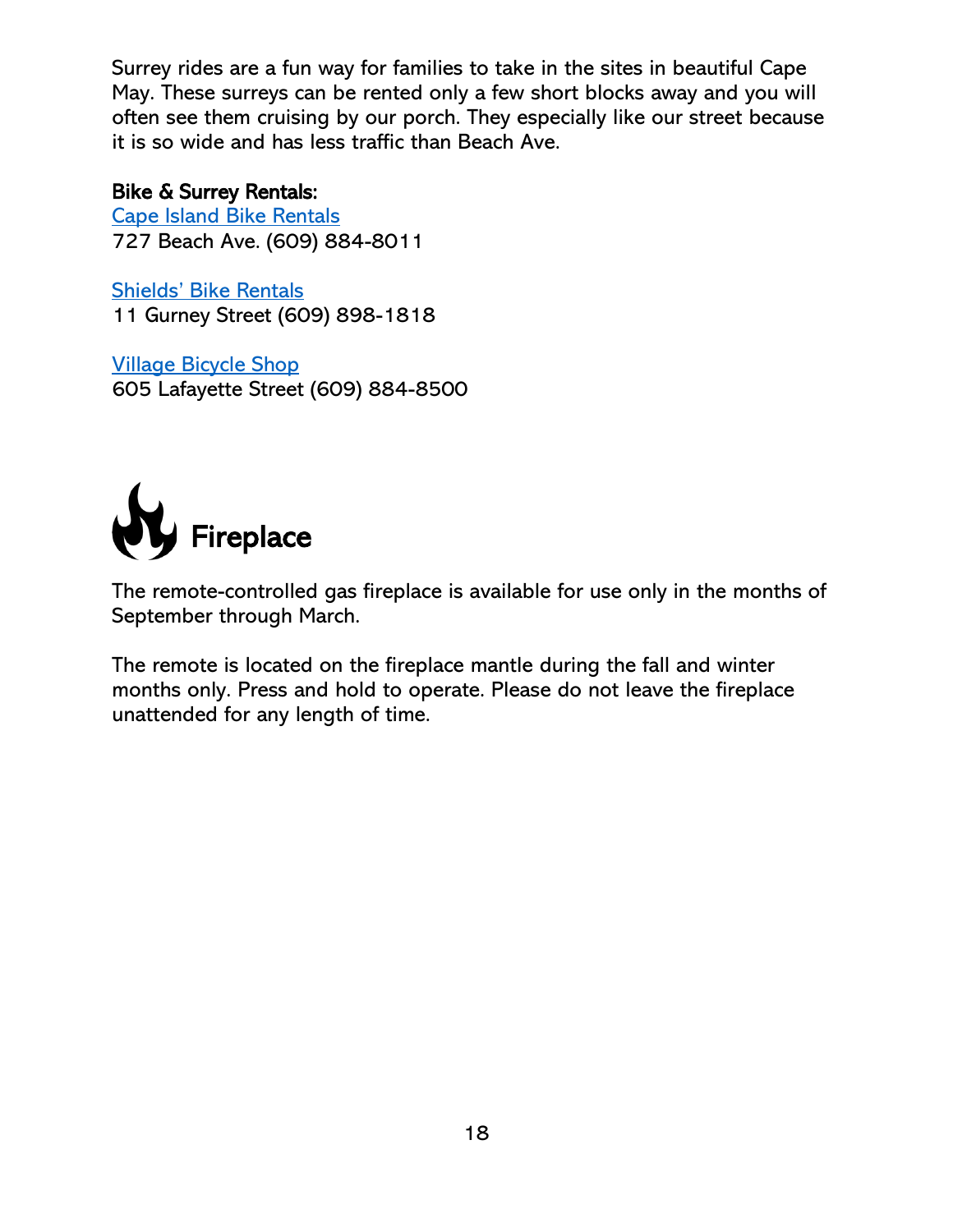<span id="page-18-0"></span>

We have a 24-hour service contract with Ehrlich Pest Control Company. If you see ants (which you shouldn't) please call them directly: 877.875.1865

<span id="page-18-1"></span>

Drop in \$5 fee for the following year-round classes at the Franklin Street Civic Center 720 Franklin Street or Convention Hall. Call (609) 884-9565 or check website for current schedule at discovercapemayni.com

Yoga Stretch & Sculpt - Wed. 11 am - noon Intro to Yoga - Saturday 10 - 11 am Pilates Reform Bar - Friday 4:45 - 5:30pm Zumba Gold (not old) Tues, Thurs, Sat 9 - 10am Zumba with Angie - Wed 6:30 - 7:30pm Jazz Aerobics - M, W, F 9:30 - 10:30am

#### Area Yoga Studios within walking distance:

[Cape May Yoga](http://www.capemayyoganj.com/) on Carpenter's Square Mall

Yoga is also offered on the rooftop at the [Montreal Beach Resort](https://www.montrealbeachresort.com/fitness-yoga-cape-may/) (on Beach Ave at Madison Ave)

Yoga on the beach (!) at the Cove on Mon. – Wed, at Jackson Street Thurs. – Sun. Visit [balancecapemay.com](http://balancecapemay.com/)

Behind Convention Hall Saturday and Sunday. Visit [yogacapemay.com](http://www.yogacapemay.com/) for this schedule.

#### Surf Lessons:

Summer Surf Shop on Washington Street Mall Phone number: (609) 898-0988

[Southend Surf Shop](http://www.southendsurf.com/) on Beach Ave Phone number: (609) 898-0988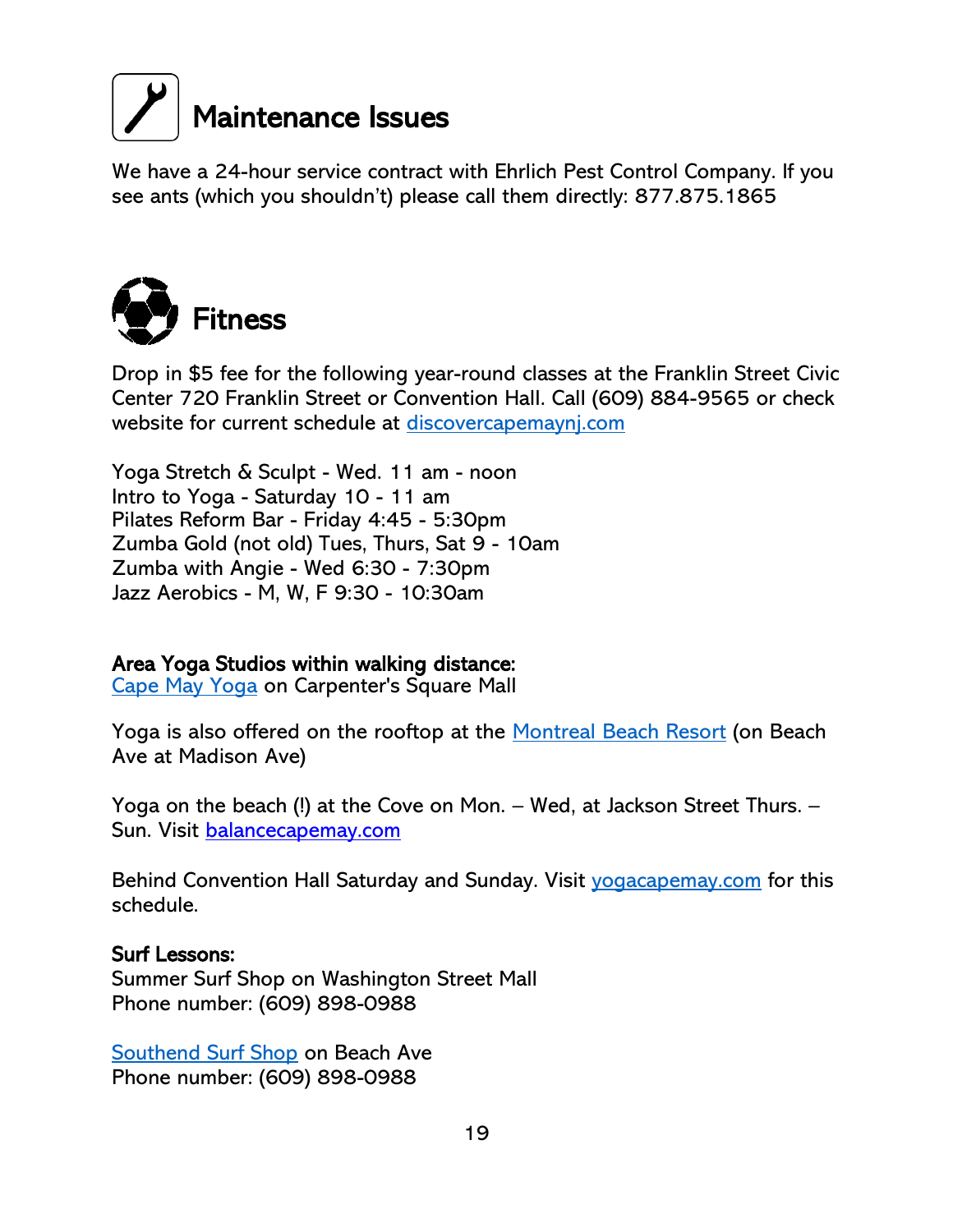#### Volleyball:

Nets are up all season long on the sand across from the Cabanas.

#### Paddle boarding:

Tours in season at [Aqua Trails](https://aquatrails.com/standuppaddleboardtour.php?Mobile=Off) at the Nature Center of Cape May, 1600 Delaware Ave. Phone number: (609) 884-5600



<span id="page-19-0"></span>Home Telephone

We do not have a hardwire house phone.

We ask guests to provide us with the cell phone number or numbers they'll be using while on vacation so we can be in touch if the need arises.

<span id="page-19-1"></span>

Cape May is easily accessible from points south via the Cape May–Lewes Ferry. Check the [website](https://www.cmlf.com/) for their schedule.

Taxi service: Art's Cape May Taxi: (609) 898-7433

Cape May Free Ride (609) 435-2680 this is a free golf cart ride to Cape May locations (they work for tips). A really fun way to get to and from dinner.

The \$1 trolley runs in a continuous loop in Cape May from June 27–Sept. 6, noon to 11 pm daily. Just flag the driver down at any corner. You'll need exact change.

Bus & Rail Lines: nitransit.com/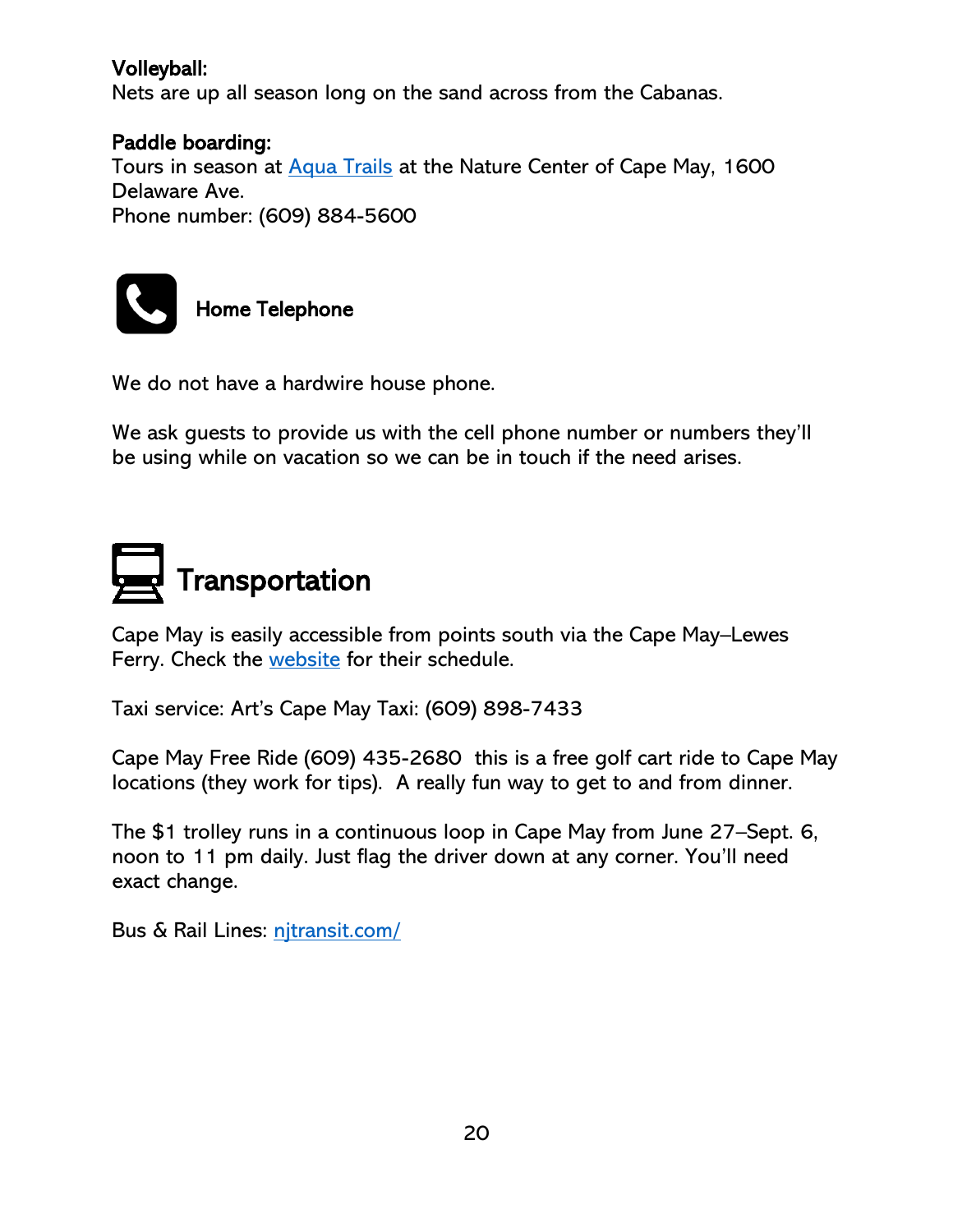<span id="page-20-0"></span>

The front steps are a wonderful place to take a group photo.

Bug spray is located in the sideboard near the dining table on the porch.

# <span id="page-20-1"></span>Grocery Stores & Delivery

The following grocery stores are close by and offer delivery options:

- [Acme Market Cape May City](https://local.acmemarkets.com/nj/cape-may/315-ocean-st.html) (315 Ocean Street, Cape May)
- [Acme Market](https://local.acmemarkets.com/nj/north-cape-may/3845-bayshore-rd.html) (3845 Bayshore Road, North Cape May)
- [Shop Rite](http://www.shoprite.com/pd/stores/NJ/Rio-Grande/ShopRite-of-Rio-Grande/CDB9800) (1700 Route 47 South, Rio Grande)

<span id="page-20-2"></span>

There are wonderfully efficient new full-size machines at the house.

#### Soap:

We provide HE laundry soap (Tide Brand) for your use. Please use only a very, very small amount of soap. The water in Cape May is soft…you just do not need as much soap as you do at home. Also, these are very efficient machines and less sop is required. Too much soap will ruin the machine because it needs to work extra hard to rinse the soap bubbles.

If you choose to use your own laundry soap, please use only HE type soap. If you choose to use the HE "Pod" type of soaps in the machine, please add them directly to the load...not in the little soap drawer.

Misc.:

• If you must wash the mattress pads, please line dry them only; they should not go in the dryer.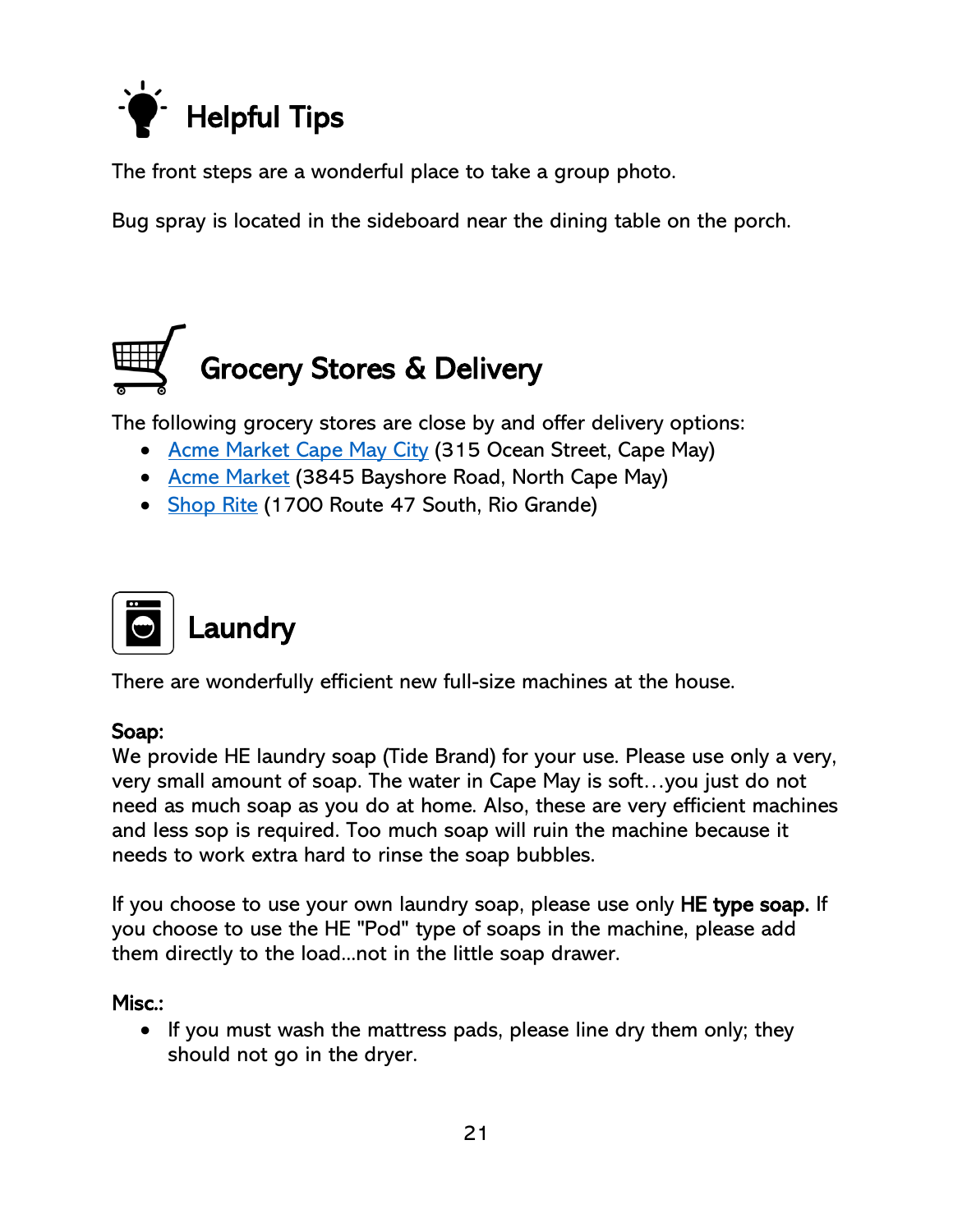- Please try to keep the washing machine door open between loads. This will help to avoid a mildew smell that can sometimes occur with the front-loading machines.
- The washing machine has a finicky start button. Push it only once, if it says 'door locked' it will start. If it doesn't say 'door locked' then check the door and make sure it's fully closed. The machine makes some funny clicking sounds but it will start, please just be patient.
- No dryer sheets in the dryer please. They cause build-up on the lint screen.
- We also have two irons and ironing boards at the property. One is located in the first-floor laundry room and the other is upstairs in a closet.

<span id="page-21-0"></span>

Surf fishing is permitted along many of the beaches including the area 100 feet east and west of the Queen Street jetty during guarded bathing hours. The Queen Street Jetty is only one block away. Fishing is permitted at any time before or after the guarded bathing hours on all beaches.

Many fishing party boats depart from the marinas daily and are available for hire.

<span id="page-21-1"></span>

Yes, we have central air for your summer comfort! There are two air conditioning units in the house—one for the first floor and one for the second. The thermostats are in the hallways. Please do not turn the temperature too low as it will freeze the system and it will shut down.

We have a Nest thermostat control system in place on each floor. To adjust the temperature, please only rotate the dial. Please do not push the dial to operate.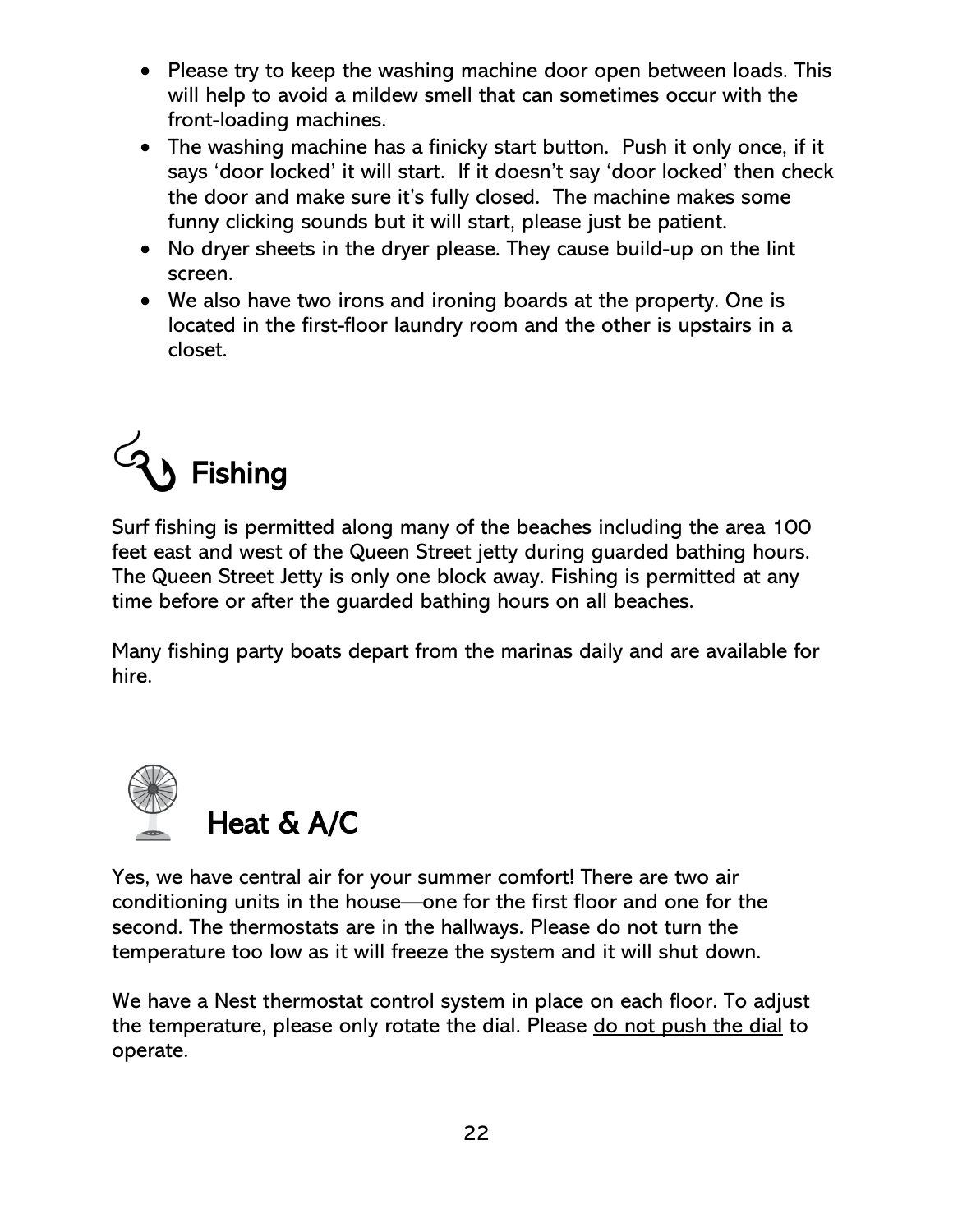<span id="page-22-0"></span>

The House Rules were made part of the rental agreement. They will be posted on the fridge in the kitchen too.

Here they are again, in an abbreviated form:

- 1. Please inspect the home upon arrival -- you are responsible for leaving it as you find it
- 2. No pets allowed either inside or outside of the home. No visting pets either. No smoking inside.
- 3. Maximum number of people in the home is 16.
- 4. contact Ann or Marc Melso for appliance or other repairs
- 5. Don't sit on our furniture in wet suits and don't put wet towels there either
- 6. Please use our outdoor showers or foot wash to rinse the sand off after the beach. Foot wash is located on Jefferson Street side of house.
- 7. Please conserve energy by turning off lights and appliances and don't waste water
- 8. Don't rearrange furniture or household equipment or TVs and don't take any of it outside
- 9. No one is permitted out onto the upstairs balcony and please don't sit on the porch railings
- 10.Don't attempt to close the pocket doors between the living room and foyer
- 11.Don't light the fireplace (June through September)
- 12.Do not bring any of the Magnolia Porch's bedding to the beach
- 13.Neither the living room nor den is to be used as sleeping quarters
- 14.Do not bring bikes into the house or onto the porch. keep them in the bike racks in the yard
- 15.Do not adjust the bedroom shades by pulling on them. use the pull cords
- 16. Please don't damage the bedspreads & comforters by laying on them while covered in suntan lotion. The pillow shams are decorative so shouldn't be used for sleeping
- 17.No parking on the grass or in the backyard.

Please make sure everyone in your group is aware of the rules.

Thank you!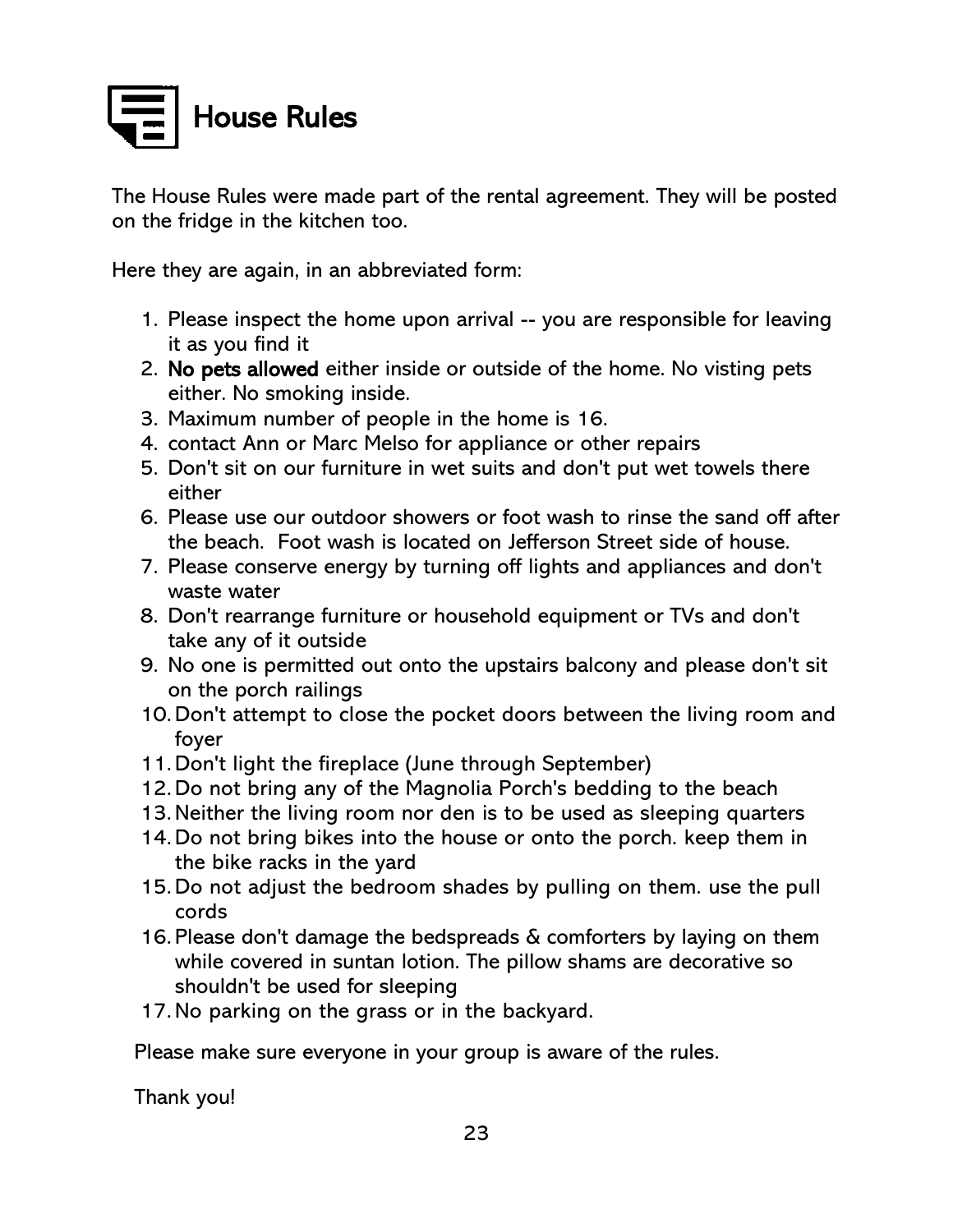<span id="page-23-0"></span>

We have a few flowerpots at the property that could use a bit of water if it is particularly dry. A bit of water splashed on those would be appreciated if you think of it. For any gardeners out there….yes, you may dead-head the flowers if you're so inclined and we thank you for it :)

Please don't use self-tanning or suntan sprays in our bathrooms or on our painted porch. The tile and painted floors become tacky and sticky and the spray residue is very difficult to remove. Please use these sprays on the grass or in the outside showers.

We are so thrilled you are able to enjoy our beautiful historic home. Please take care of it as if it were yours…and enjoy!

<span id="page-23-1"></span>

Please check [capemaytennisclub.com](http://www.capemaytennisclub.com/) for a schedule of tournaments.

The [William J. Moore Tennis Center](https://capemaytennisclub.com/) is located on Washington Street and is open to the public. It consists of 16 courts, of which 14 are clay and 2 are hard surface. Free parking is available.

<span id="page-23-2"></span>

#### Antiquing:

- [West End Garage](https://www.caperesorts.com/capemay/west-end-garage) on Perry Street;
- Antiques Emporia on West Perry;
- Cape May Antique Center at the harbor;
- Out of the Past on West Myrtle;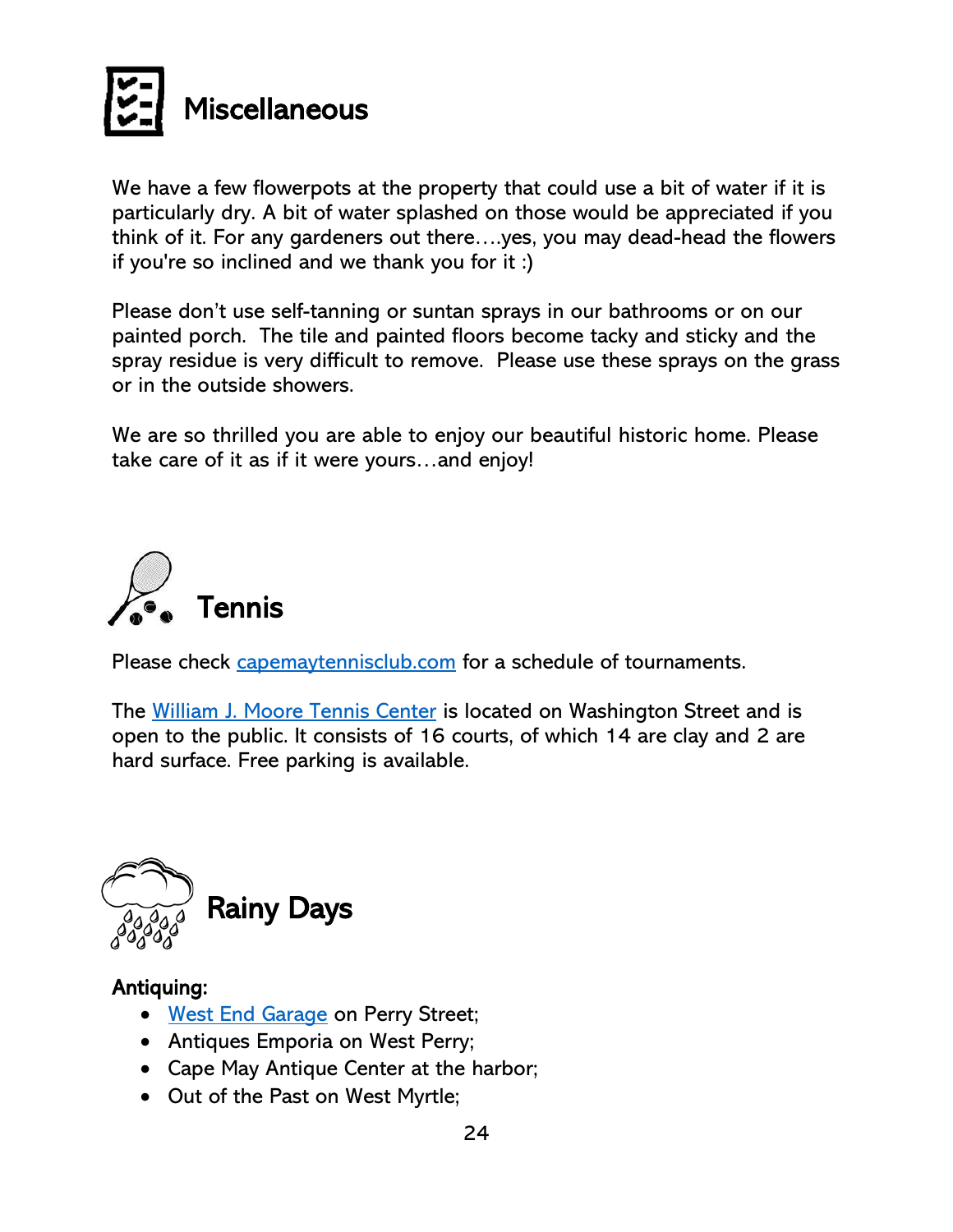• plus several scattered on Broadway in West Cape May

Visit the **Emlen Physick Estate** and take a tour. Don't forget to have a cup of tea! 1048 Washington Street (609) 884-5404

Take a nap on the hammock or swing on our vintage porch swing. Both are under the wide overhang of our rainproof porch.

Read a book, there are lots to choose from in our Free Little Library out front or in the living room. It's only a short walk to the [library](https://cmclibrary.org/) at 110 Ocean Street (609) 884-9568, which also has unlimited free internet and wireless hotspot inside and outdoors.

Climb the Lighthouse stairs anytime...these views are stunning. Cape May [Point State Park](https://www.state.nj.us/dep/parksandforests/parks/capemay.html) is open seven days in the season, evenings too. Call (609) 884-5404 for info and for schedule of moonlit climbs too. 215 Light House Ave, Cape May Point

Take a trolley ride around town. Themed trolley tours are available throughout the day and tickets can be purchased at the kiosk on Washington Street Mall across from the church.

Movie anyone? Watch any of the many movies in our living room or den on the two large screen TVs. The DVD players are easy to use. Yes, we even have a VCR player (in the den) and some VHS tapes that we can't seem to part with.

If you'd rather step out for your movie, the closest movie theater is in Rio Grande…only four miles up the Garden State Parkway. Rio Stadium 12 is located at 3801 Route 9 South, Rio Grande. Movie line: (609) 889-4799

If it's not raining too hard, visit the [Cape May County Park and Zoo](https://www.capemaycountynj.gov/1008/Park-Zoo) which was voted the third best zoo in the U.S. (!) by TripAdvisor a few years ago! See more than 200 species on 80 acres. Exit 11 on the Garden State Parkway. Open every day 10 am – 4:45 pm. Admission is FREE, but donations are welcome. Better yet, visit this wonderful zoo any day…why wait for a bit of rain?!

Tax Free Shopping in Lewes Delaware is also an option and it only a ferry ride away...check the ferry schedule at  $cmf.com$ ...you can watch a pod of dolphins while getting there. The terminal is located at the end of Ferry Road in North Cape May.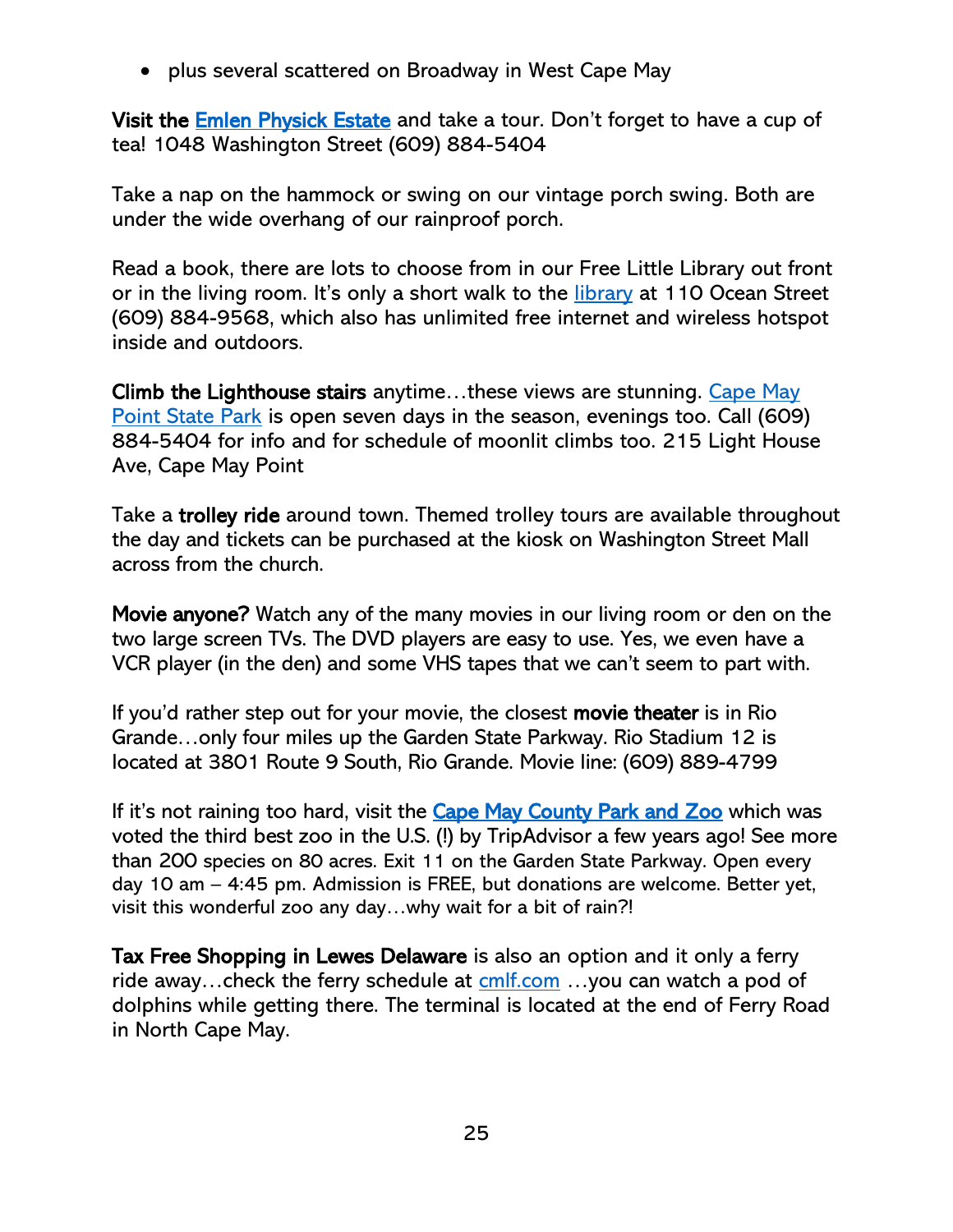# <span id="page-25-0"></span>**C** Restaurants (just a few of our favorites)

| <b>Ebbitt Room</b>                                     | +1(609)8845700         |
|--------------------------------------------------------|------------------------|
| 25 Jackson Street,                                     |                        |
| Cape May, New Jersey 08204                             |                        |
| caperesorts.com/virginia-hotel/ebbittroom              |                        |
|                                                        |                        |
|                                                        |                        |
| <b>Lucky Bones Backwater Grille</b>                    | <u>(</u> 609) 8842-663 |
| 1200 New Jersey 109,                                   |                        |
| Cape May, New Jersey 08204                             |                        |
| luckybones.com/index.php                               |                        |
|                                                        |                        |
|                                                        |                        |
|                                                        |                        |
| <u>Union Park Dining Room</u>                          | (609) 884-8811         |
| 727 Beach Avenue,                                      |                        |
| Cape May, New Jersey 08204<br>unionparkdiningroom.com/ |                        |
|                                                        |                        |
|                                                        |                        |
| <u>The Mad Batter Restaurant &amp; Bar</u>             | (609) 884-5970         |
| 19 Jackson Street,                                     |                        |
| Cape May, New Jersey 08204                             |                        |
| madbatter.com/                                         |                        |
|                                                        |                        |
|                                                        |                        |
| <u>Washington Inn</u>                                  | (609) 884-8296         |
| 801 Washington Street,                                 |                        |
| Cape May, New Jersey 08204                             |                        |
| washingtoninn.com/                                     |                        |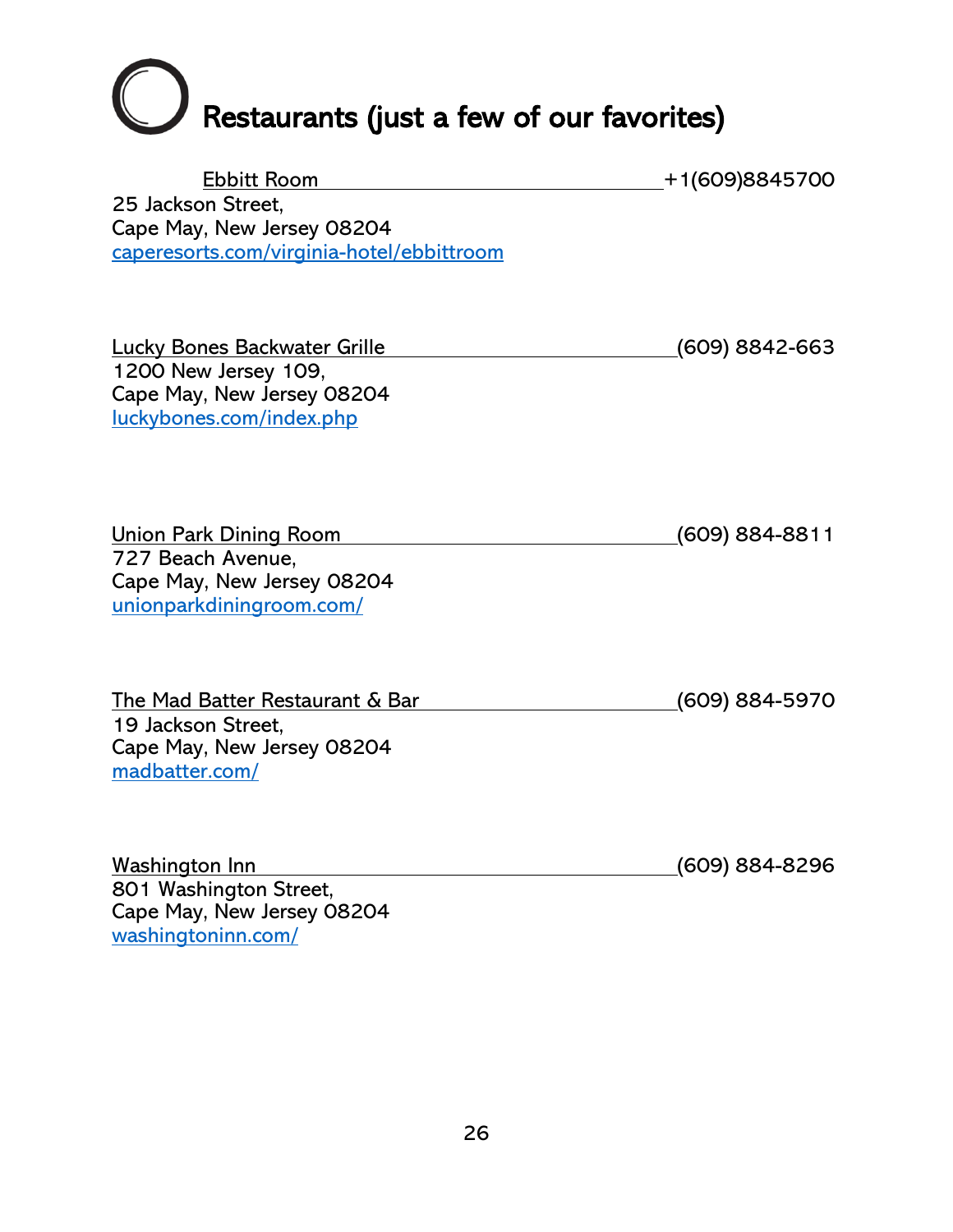The Lobster House (609) 884-5697 906 Schellengers Landing Road, Cape May, New Jersey 08204 [thelobsterhouse.com/](https://thelobsterhouse.com/)

Peter Shields Inn & Restaurant (609) 884-9090 1301 Beach Avenue Cape May, New Jersey 08204 [petershieldsinn.com/](https://www.petershieldsinn.com/)

<span id="page-26-0"></span>

Washington Inn (609) 884-8296 801 Washington Street, Cape May, New Jersey 08204 [washingtoninn.com/](http://www.washingtoninn.com/)

Lucky Bones Backwater Grille (609) 884-2663 1200 New Jersey 109, Cape May, New Jersey 08204 [luckybones.com/index.php](https://luckybones.com/index.php)

Cabanas Beach Bar & Grill (609) 884-4800 429 Beach Avenue Cape May, New Jersey 08204 [cabanasonthebeach.com/](http://www.cabanasonthebeach.com/)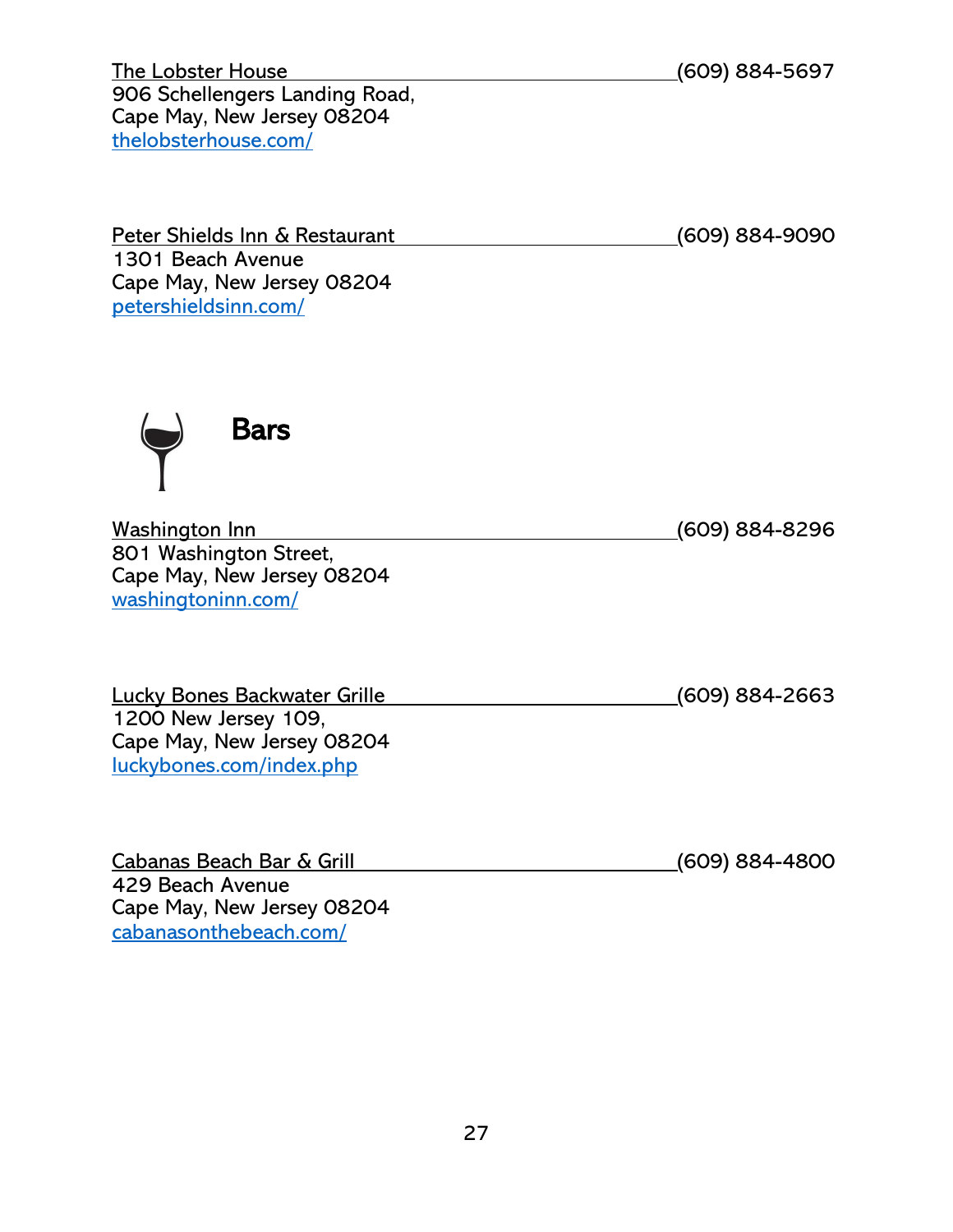Rusty Nail (609) 884-0017 205 Beach Avenue Cape May, New Jersey 08204 [caperesorts.com/capemay/rusty-nail](https://www.caperesorts.com/capemay/rusty-nail?from=05%2F18%2F2020&to=06%2F17%2F2020&categories=16)

Harry's Ocean Bar & Grill (609) 884-2779 1025 Beach Avenue Cape May, New Jersey 08204 [Harryscapemay.com](https://harryscapemay.com/)

<span id="page-27-0"></span>Gas Station

Cape May Riggins (609) 459-0362 1381 Washington Street Cape May, New Jersey 08204

<span id="page-27-1"></span>

US Post Office (609) 884-3578 700 Washington Street Cape May, New Jersey 08204 [postallocations.com/nj/cape-may/cape-may](https://www.postallocations.com/nj/cape-may/cape-may)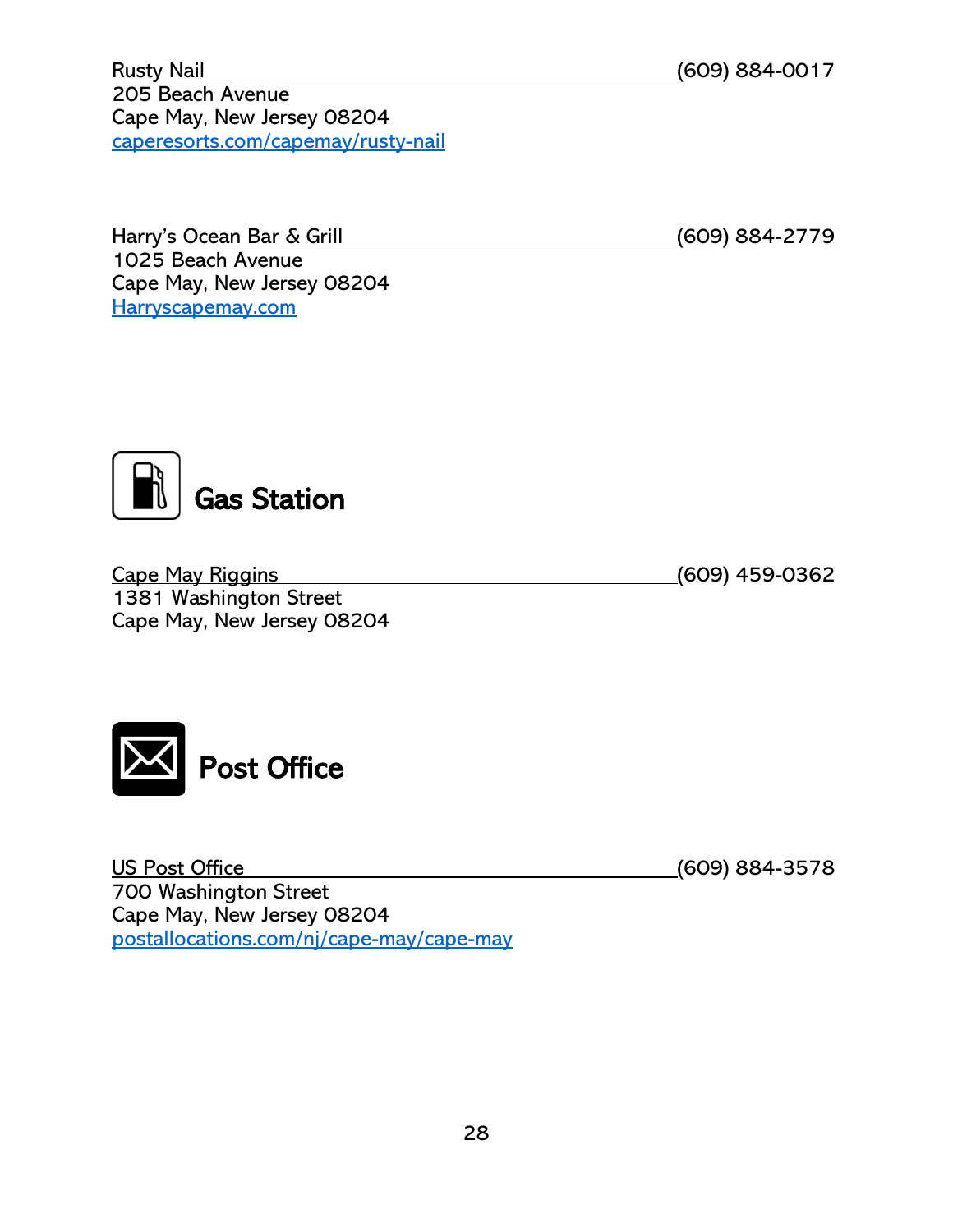<span id="page-28-0"></span>

CVS Pharmacy (609) 884-2262 139 Myrtle Avenue West Cape May, New Jersey 08204 [cvs.com/store-locator/cvs-pharmacy-address/139+Myrtle+Avenue-](https://www.cvs.com/store-locator/cvs-pharmacy-address/139+Myrtle+Avenue-West+Cape+May-NJ-08204/storeid=2014?WT.mc_id=LS_GOOGLE_FS_2014)[West+Cape+May-NJ-08204](https://www.cvs.com/store-locator/cvs-pharmacy-address/139+Myrtle+Avenue-West+Cape+May-NJ-08204/storeid=2014?WT.mc_id=LS_GOOGLE_FS_2014)

<span id="page-28-1"></span>

Frank Theatres Harbor 5 (609) 368-0982 271 96th Street Stone Harbor, New Jersey 08247

Frank Theatres Rio Stadium 12 (609) 889-4799 3801 U.S. 9, Cape May, New Jersey 08242

<span id="page-28-2"></span>

Carpenter's Square Mall 410 Bank Street Cape May, New Jersey 08204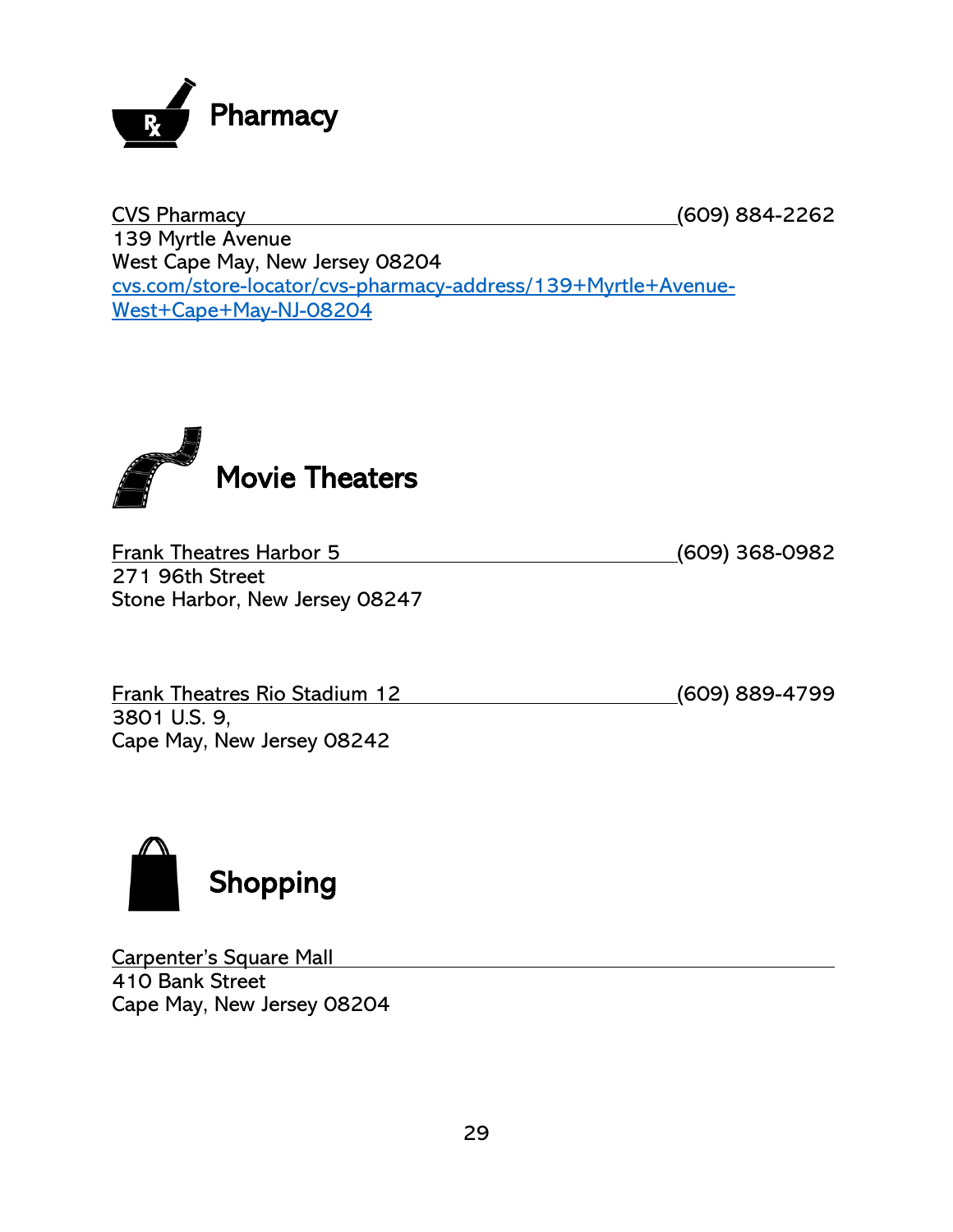<span id="page-29-0"></span>

<span id="page-29-1"></span>

| <b>PNC Bank</b><br>930 Washington Street<br>Cape May, New Jersey 08204                                                                 | (609) 884-0801         |
|----------------------------------------------------------------------------------------------------------------------------------------|------------------------|
| <b>Sturdy Savings Bank</b><br>701 Washington Street<br>Cape May, New Jersey 08204                                                      | (609) 898-1213         |
| Wawa<br>1426 Texas Avenue<br>Cape May, New Jersey 08204<br>Things to Do                                                                | (609) 884-6753         |
| <b>Emlen Physick Estate</b><br>1048 Washington Street<br>Cape May, New Jersey 08204<br>capemaymac.org/experience/emlen-physick-estate/ | (609) 884-5404         |
| <b>Cape May Point State Park</b><br>East, Cape May, New Jersey 08204<br>state.nj.us/dep/parksandforests/parks/capemay.html             | (609) 884-2159         |
| The Wetlands Institute                                                                                                                 | <u>(</u> 609) 884-6753 |

30